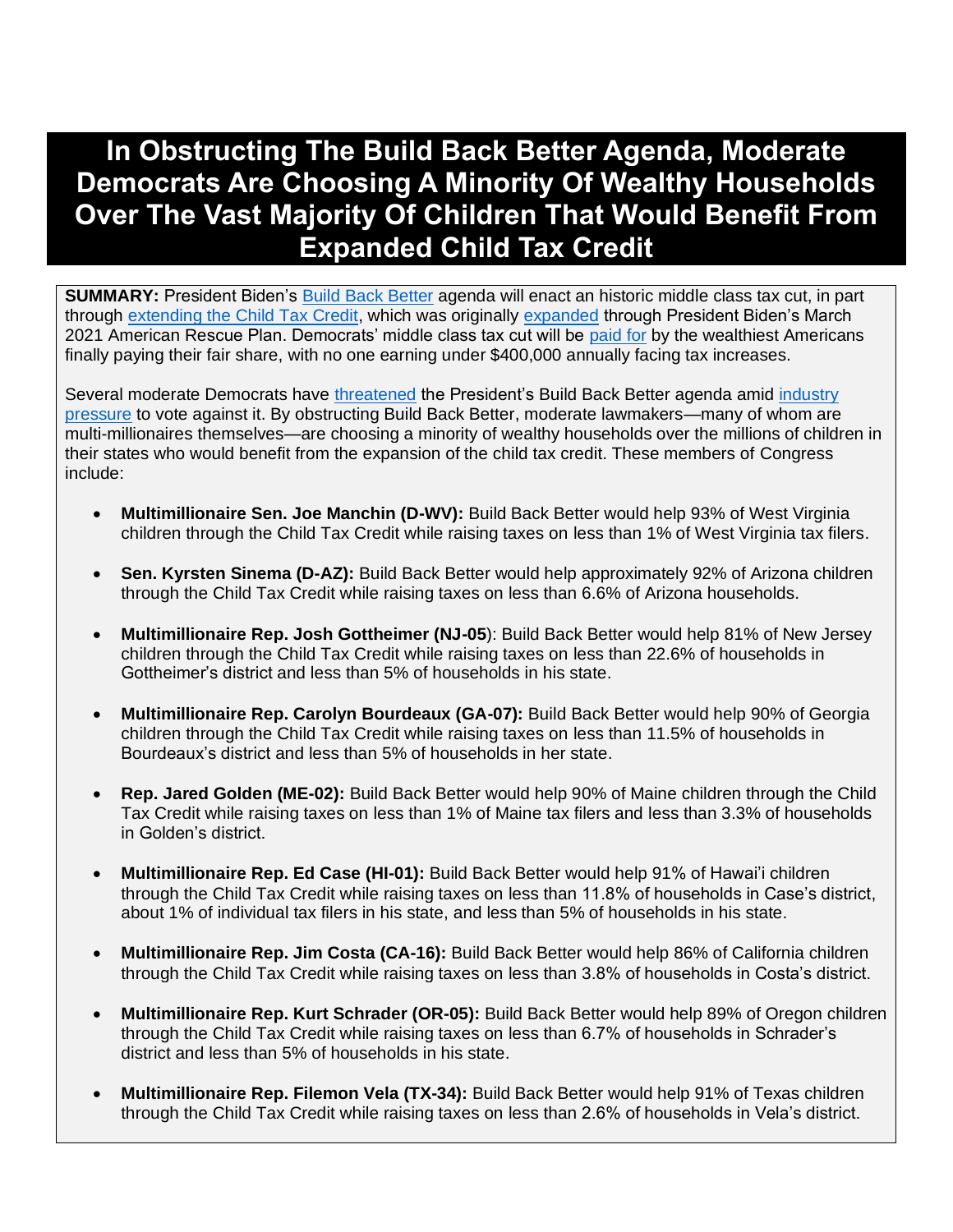- **Rep. Henry Cuellar (TX-28):** Build Back Better would help 91% of Texas children through the Child Tax Credit while raising taxes on less than 3.8% of households in Cuellar's district.
- **Millionaire Rep. Vicente Gonzalez (TX-15):** Build Back Better would help approximately 91% of Texas children through the Child Tax Credit while raising taxes on at less than 4% of households in Gonzalez's district.

[President Biden's Build Back Better Bill Will Enact A Middle-Class Tax Cut, Including An Extension Of The](#page-1-0)  ["Historic Expansion Of The Child Tax Credit" Created by the American Rescue Plan Act—Biden Says The](#page-1-0)  [Plan Will Be "'Paid For By Making Those At The Top Pay Their Fair Share.'"......................................................](#page-1-0) 2 [Sen. Joe Manchin \(D-WV\)......................................................................................................................................](#page-3-0) 4 [Sen. Kyrsten Sinema \(D-AZ\)..................................................................................................................................](#page-4-0) 5 [Rep. Josh Gottheimer \(NJ-05\)................................................................................................................................](#page-5-0) 6 Rep. Carolyn Bourdeaux (GA-07) [..........................................................................................................................](#page-7-0) 8 [Rep. Jared Golden \(ME-02\)....................................................................................................................................](#page-8-0) 9 Rep. Ed Case (HI-01) [...........................................................................................................................................](#page-9-0) 10 [Rep. Jim Costa \(CA-16\)........................................................................................................................................](#page-10-0) 11 [Rep. Kurt Schrader \(OR-05\).................................................................................................................................](#page-11-0) 12 [Rep. Filemon Vela \(TX-34\)...................................................................................................................................](#page-12-0) 13 [Rep. Henry Cuellar \(TX-28\)..................................................................................................................................](#page-13-0) 14 [Rep. Vicente Gonzalez \(TX-15\)............................................................................................................................](#page-14-0) 15

<span id="page-1-0"></span>**President Biden's Build Back Better Bill Will Enact A Middle-Class Tax Cut, Including An Extension Of The "Historic Expansion Of The Child Tax Credit" Created by the American Rescue Plan Act—Biden Says The Plan Will Be "'Paid For By Making Those At The Top Pay Their Fair Share.'"**

#### **President Biden's Build Back Better Budget Bill Will Enact A Middle-Class Tax Cut, Partially Through Extending An Expanded Child Tax Credit Through 2025.**

**President Biden: "I Intend To Pass One Of The Biggest Middle Class Tax Cuts Ever — Paid For By Making Those At The Top Pay Their Fair Share." "**'Look, I don't want to punish anyone's success, but the wealthy have been getting a free ride at the expense of the middle class for too long,' Biden tweeted Tuesday. 'I intend to pass one of the biggest middle class tax cuts ever — paid for by making those at the top pay their fair share.'" [Associated Press, [09/15/21\]](https://apnews.com/article/technology-joe-biden-business-personal-taxes-137e00b41f113f85cc241438c780785b)

**House Democrats' Build Back Better Budget Proposal Will Expand The Child Tax Credit Through 2025.**  "House Democrats have unveiled a proposal to continue the expanded child tax credit through 2025. […] The Democrats' proposal seeks to extend the expanded credit amount and monthly payments through 2025, when some other tax provisions will expire. To be sure, the terms of any extension could change as lawmakers on Capitol Hill race to finish a host of legislative efforts this month. The upcoming \$3.5 trillion spending bill has emboldened Democrats to try to push through some key items on their agenda, including the child tax credit, through so-called budget reconciliation, or a simple Senate majority." [CNBC, [09/13/21\]](https://www.cnbc.com/2021/09/13/house-democrats-propose-extending-expanded-child-tax-credit-to-2025.html)

• **Extending The Child Tax Credit Will "Slash Child Poverty […] Reducing It To About 8.4% From 14.2%."** "Continuing the expanded credit beyond 2021 would slash child poverty even further, reducing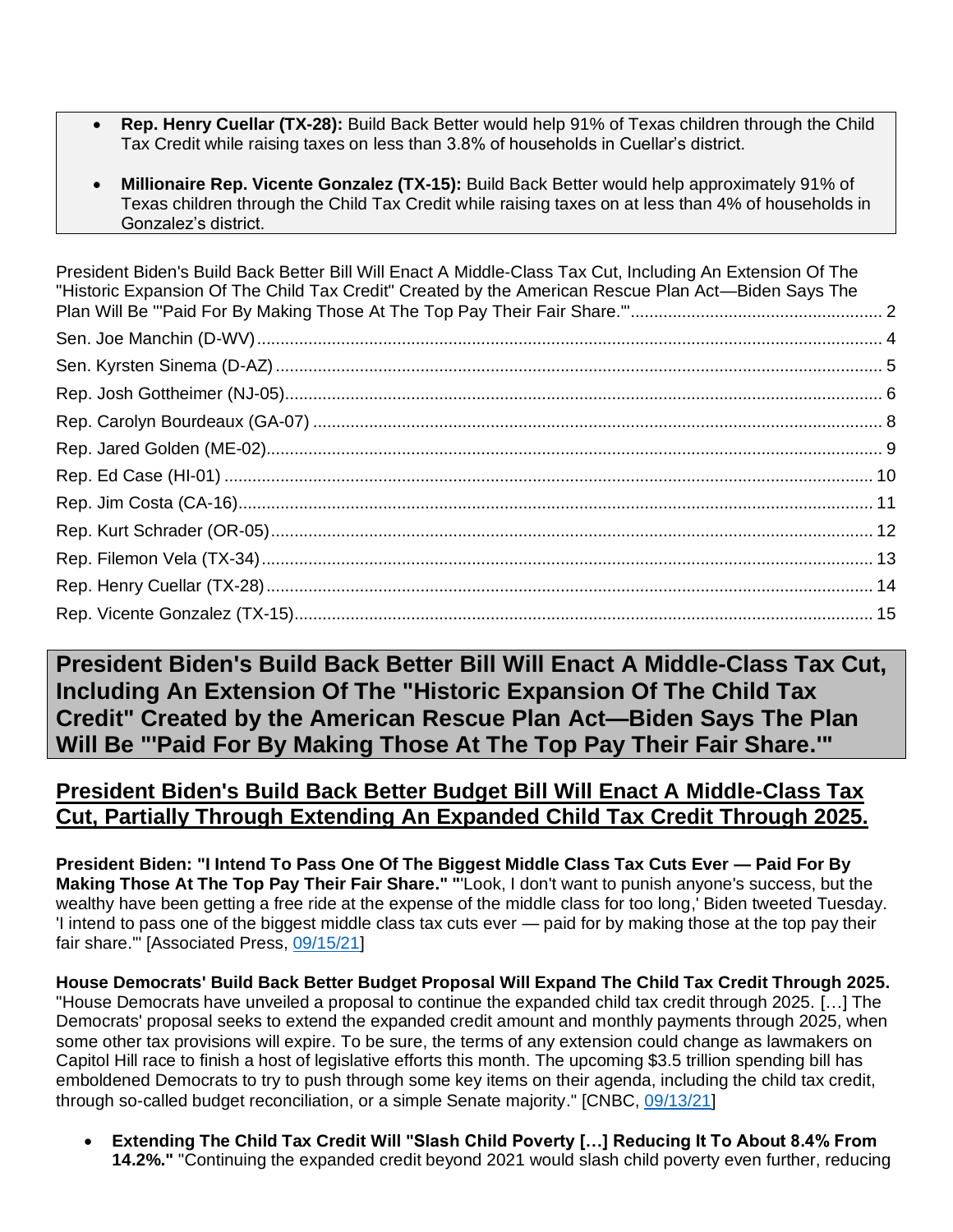it to about 8.4% from 14.2%, a fall of roughly 40%, according to a recent study by Gregory Acs, vice president for income and benefits policy at the Urban Institute, and Kevin Werner, a research analyst in the income and benefits policy center at the Washington, D.C., think tank […] Democrats included an expansion of the credit in their \$3.5 trillion budget plan, which lawmakers are currently debating and writing legislation to be voted on." [CNBC, [09/09/21\]](https://www.cnbc.com/2021/09/09/expanded-child-tax-credit-could-put-poverty-under-10percent-in-most-states.html)

### **In March 2021, President Biden Signed The American Rescue Plan Act Into Law Which Included A "Historic Expansion Of The Child Tax Credit" That Increased The Credit Received Per Child, Provided Monthly Tax Credit Payments, And Made The Tax Credit Fully Refundable So Families With An "Income Tax Bill […] Less Than The Amount Of Their Child Tax Credit" Would Receive Payment For The Difference.**

**March 2021: President Biden Signed The American Rescue Plan Act Into Law, Providing \$1.9 Trillion In COVID-19 Relief To Struggling Americans.** "President Biden signed the \$1.9 trillion American Rescue Plan Act into law on Thursday, finalizing an early policy victory that will send much-needed aid to millions of Americans still struggling from the COVID-19 pandemic." [CBS News, [03/12/21\]](https://www.cbsnews.com/news/biden-signs-covid-relief-bill-american-rescue-plan-into-law/)

**The American Rescue Plan Included A "Historic Expansion Of The Child Tax Credit" That Increased The Credit "To \$3,000 For Each Child Between 6 And 17 Years Old And To \$3,600 For Each Child Under Age 6."** "The American Rescue Plan delivered major tax relief for working families with children through a historic expansion of the Child Tax Credit. In 2021, for most families, the Child Tax Credit is increased to \$3,000 for each child between 6 and 17 years old and to \$3,600 for each child under age 6. For example, a married couple making less than \$150,000 with two children under age 6 will be eligible for a Child Tax Credit of \$7,200 in 2021–at least \$3,200 more than they would have received prior to the American Rescue Plan." [The White House, [06/11/21\]](https://www.whitehouse.gov/briefing-room/statements-releases/2021/06/11/fact-sheet-biden-harris-administration-announces-child-tax-credit-awareness-day-and-releases-guidance-for-unprecedented-american-rescue-plan-investments-to-support-parents-and-healthy-child-dev/)

**Although Tax Relief Is "Typically Available Only When You File Your Taxes," The American Rescue Plan Allowed Child Tax Credit Payments To Be "Provided Monthly For The First Time Ever, Beginning In July [2021]," With Families Receiving "Monthly Payments Of Up To \$250 For Each Child 6 To 17 Years Old And \$300 For Each Child Under Age 6."** "While tax relief is typically available only when you file your taxes, thanks to the American Rescue Plan, Child Tax Credit payments will be provided monthly for the first time ever, beginning in July. This means needed relief will reach families sooner, and they can count on it each month to help make ends meet. To help with the costs of raising children, families will begin to receive monthly payments of up to \$250 for each child 6 to 17 years old and \$300 for each child under age 6." [The White House, [06/11/21\]](https://www.whitehouse.gov/briefing-room/statements-releases/2021/06/11/fact-sheet-biden-harris-administration-announces-child-tax-credit-awareness-day-and-releases-guidance-for-unprecedented-american-rescue-plan-investments-to-support-parents-and-healthy-child-dev/)

**The American Rescue Plan's Expanded Child Tax Credit Is Also "Fully Refundable," Allowing Families With An "Income Tax Bill […] Less Than The Amount Of Their Child Tax Credit" To Receive Payment For The Difference.** "Under the American Rescue Plan, the Child Tax Credit will be fully refundable, meaning that if a family's income tax bill is less than the amount of their Child Tax Credit, they will get a payment for the difference. This will ensure for the first time that even the most hard-pressed families will get at least as much support as more affluent families." [The White House, [06/11/21\]](https://www.whitehouse.gov/briefing-room/statements-releases/2021/06/11/fact-sheet-biden-harris-administration-announces-child-tax-credit-awareness-day-and-releases-guidance-for-unprecedented-american-rescue-plan-investments-to-support-parents-and-healthy-child-dev/)

### **President Biden's Middle Class Tax Cut Will Be "'Paid For By Making Those At The Top Pay Their Fair Share,'" Upholding His Promise That "If You Make Under 400K, [The] Build Back Better Agenda Won't Raise Your Taxes A Cent."**

**President Biden: "I Intend To Pass One Of The Biggest Middle Class Tax Cuts Ever — Paid For By Making Those At The Top Pay Their Fair Share." "**'Look, I don't want to punish anyone's success, but the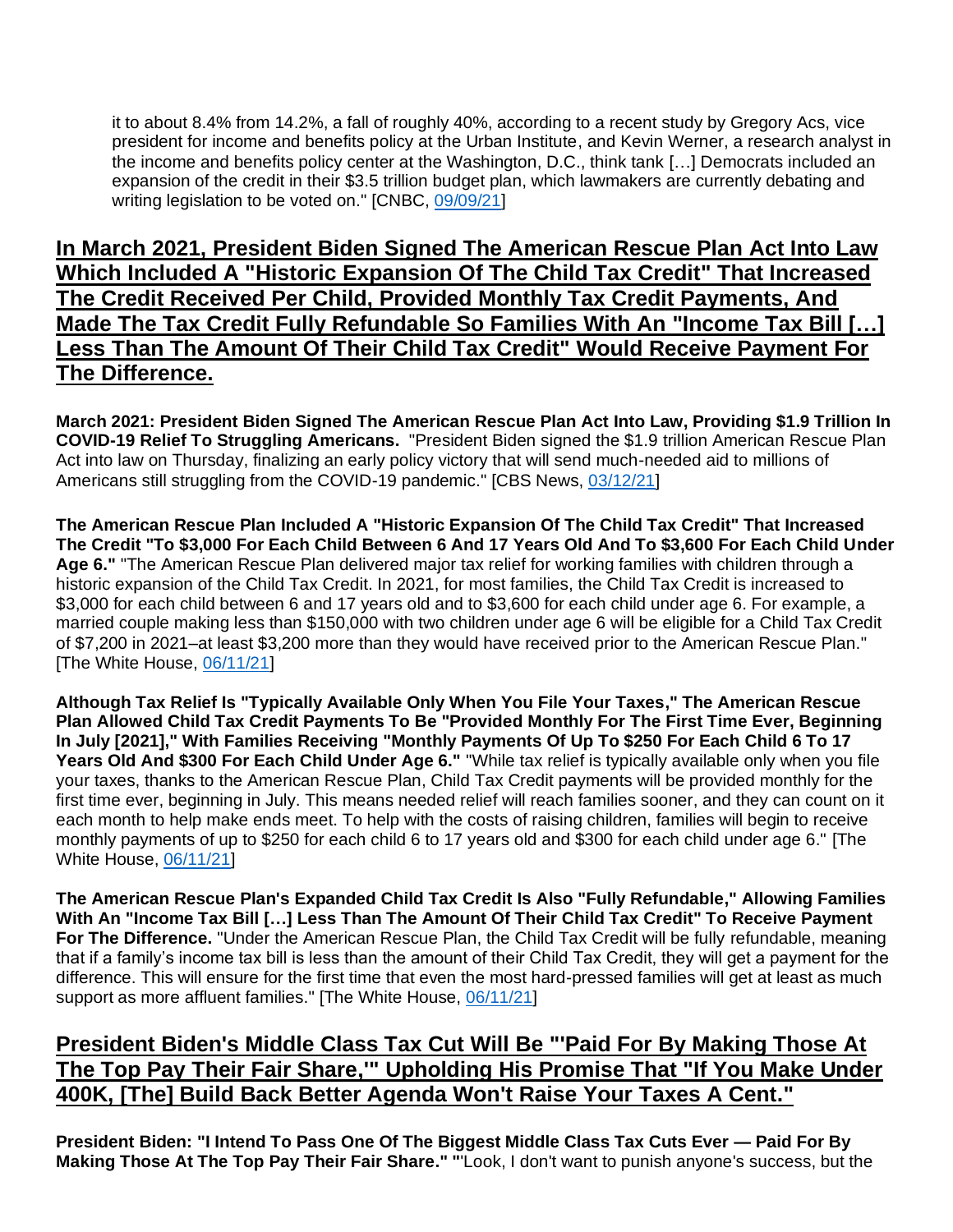wealthy have been getting a free ride at the expense of the middle class for too long,' Biden tweeted Tuesday. 'I intend to pass one of the biggest middle class tax cuts ever — paid for by making those at the top pay their fair share.'" [Associated Press, [09/15/21\]](https://apnews.com/article/technology-joe-biden-business-personal-taxes-137e00b41f113f85cc241438c780785b)

#### **President Biden Tweeted "If You Make Under 400k My Build Back Better Agenda Won't Raise Your Taxes A Cent."**

|                             | President Biden @POTUS · 23h<br>To be clear: If you make under 400k, my Build Back Better Agenda<br>won't raise your taxes a cent.<br>Not only that - you'll get a historic tax cut, and see lower costs on<br>things like child care and health care.<br>And all of it will be paid for by the wealthy paying their fair share. |         |       |  | *** |
|-----------------------------|----------------------------------------------------------------------------------------------------------------------------------------------------------------------------------------------------------------------------------------------------------------------------------------------------------------------------------|---------|-------|--|-----|
|                             |                                                                                                                                                                                                                                                                                                                                  |         |       |  |     |
|                             |                                                                                                                                                                                                                                                                                                                                  |         |       |  |     |
|                             | 4.6K                                                                                                                                                                                                                                                                                                                             | T. 9.1K | 61.6K |  |     |
| [Twitter, @POTUS, 09/14/21] |                                                                                                                                                                                                                                                                                                                                  |         |       |  |     |

**The Build Back Better Agenda Would Increase Taxes On Income Above \$400,000 For Individuals And \$450,000 For Married Couples.** "Neal's plan would raise the top individual tax rate to 39.6% from 37% on taxable income above \$400,000 for individuals and \$450,000 for married couples. Those thresholds are below Biden's proposed thresholds of \$452,700 for individuals and \$509,300 for married couples." [Reuters, [09/13/21\]](https://www.reuters.com/world/us/us-house-democrats-seek-corporate-tax-increase-265-percent-2021-09-13/)

**President Biden's Proposed Increases In Capital Gains Tax Would Only Apply To Those Earning More Than \$400,000, Which "Aligns With A Biden Administration Pledge Not To Raise Taxes For Households Making Less Than \$400,000."** "House Democrats on Monday proposed raising the top tax rate on capital gains and qualified dividends to 28.8%, one of several tax reforms aimed at wealthy Americans to help fund a \$3.5 trillion budget plan. The top federal rate would be 25% on long-term capital gains, which is an increase from the existing 20%. […] Starting in 2022, taxpayers would incur the top federal rate if their taxable income exceeds \$400,000 (single), \$425,000 (head of household) and \$450,000 (married joint), according to a House Ways and Means Committee aide. That aligns with a Biden administration pledge not to raise taxes for households making less than \$400,000." [CNBC, [09/13/21\]](https://www.cnbc.com/2021/09/13/house-democrats-propose-hiking-capital-gains-tax-to-28point8percent-.html)

<span id="page-3-0"></span>**Multimillionaire Sen. Joe Manchin (D-WV) Opposed The Build Back Better Agenda And Threatened Plans To Expand The Child Tax Credit, Which Would Help 93% Of West Virginia Children While Raising Taxes On Less Than 1% Of West Virginia Tax Filers.**

**West Virginia Senator Joe Manchin, Who Has Come Out Against President Biden's \$3.5 Trillion Budget Bill And Threatened Plans To Extend The Child Tax Credit, Was Estimated To Have An Average Net Worth Of \$7.6 Million In 2018.**

**Joe Manchin Is A U.S. Senator Representing West Virginia.** [Ballotpedia, accessed [09/15/21\]](https://ballotpedia.org/Joe_Manchin_III)

**As Of 2018, Sen. Joe Manchin Had An Estimated Net Worth Between \$3,473,070 And \$11,773,999, For An Average Of \$7,623,534.** [Center for Responsive Politics, accessed [09/15/21\]](https://www.opensecrets.org/personal-finances/top-net-worth)

**On September 12, 2021, Sen. Manchin Announced He Would Not Support President Biden's Proposed**  \$3.5 Trillion Budget Plan. [USA Today, [09/12/21\]](https://www.usatoday.com/story/news/politics/2021/09/12/joe-manchin-wont-vote-3-5-t-reconciliation-bill/8308213002/)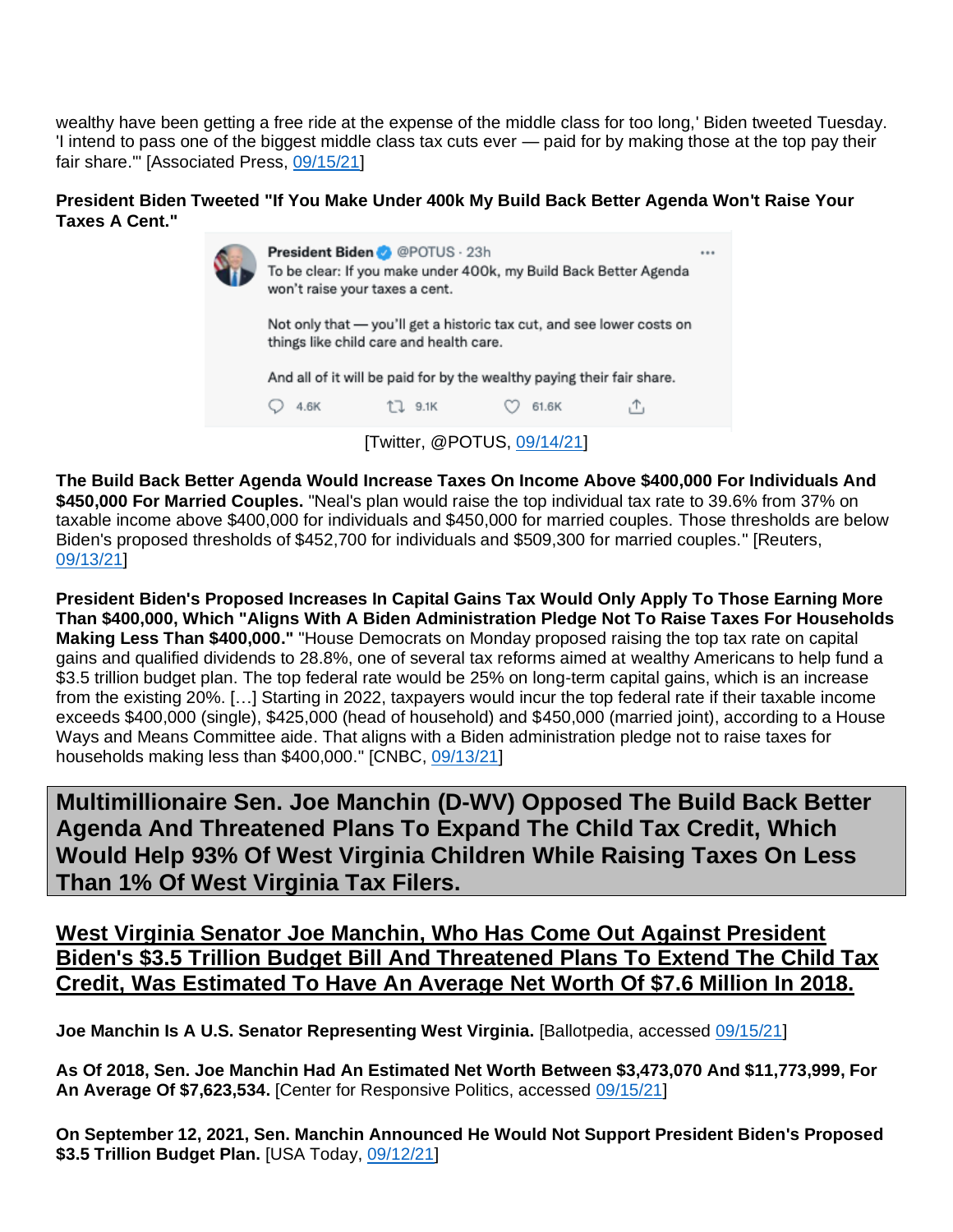**Sen. Manchin "Floated The Possibility Of Establishing A Work Requirement For People To Receive The Child Tax Credit."** "West Virginia Sen. Joe Manchin on Sunday floated the possibility of establishing a work requirement for people to receive the child tax credit, a program that was expanded earlier this year by President Joe Biden and Democrats in the stimulus law. 'I support child tax credits. I sure am trying to help the children,' Manchin, an influential moderate Democrat, said Sunday, though he was hesitant about whether the credit should become permanent when asked Sunday by CNN's Dana Bash on 'State of the Union.' 'You want to help the children and the parents that are basically providing for those children,' Manchin said." [Business Insider, [09/12/21\]](https://www.businessinsider.com/manchin-suggests-work-requirement-for-biden-child-tax-credit-2021-9)

- **Sen. Manchin: "'There's No Work Requirements Whatsoever. There's No Education Requirements Whatsoever For Better Skill Sets. Don't You Think, If We're Going To Help The Children, That The People Should Make Some Effort?'"** [Business Insider, [09/12/21\]](https://www.businessinsider.com/manchin-suggests-work-requirement-for-biden-child-tax-credit-2021-9)
- **The Build Back Better Agenda Would Extend The Expanded Child Tax Credit Through 2025.**  "House Democrats have unveiled a proposal to continue the expanded child tax credit through 2025. [...] The Democrats' proposal seeks to extend the expanded credit amount and monthly payments through 2025, when some other tax provisions will expire. To be sure, the terms of any extension could change as lawmakers on Capitol Hill race to finish a host of legislative efforts this month. The upcoming \$3.5 trillion spending bill has emboldened Democrats to try to push through some key items on their agenda, including the child tax credit, through so-called budget reconciliation, or a simple Senate majority." [CNBC, [09/13/21\]](https://www.cnbc.com/2021/09/13/house-democrats-propose-extending-expanded-child-tax-credit-to-2025.html)

### **93% Of West Virginia Children Would Benefit Each Year From Permanent Expansion Of The Child Tax Credit Through President Biden's Budget Plan…**

**According To The Center On Budget And Policy Priorities, 93% Of Children In West Virginia Would Benefit From Permanent Expansion Of The Child Tax Credit.** [Center on Budget and Policy Priorities, accessed [09/14/21\]](https://www.cbpp.org/research/federal-tax/congress-should-adopt-american-families-plans-permanent-expansions-of-child)

### **…While Data Suggest That Less Than 1% Of West Virginians Would See Tax Increases Under President Biden's Plan.**

**According To The United States Census Bureau, 3.4% Of West Virginia Households Earn \$200,000 Or More Per Year.** [United States Census Bureau, accessed [03/14/21\]](https://data.census.gov/cedsci/table?q=west%20virginia&t=Income%20%28Households,%20Families,%20Individuals%29&tid=ACSST1Y2019.S1901)

**According To An Analysis Of 2017 Tax Year Data, The Top 1% Of Tax Filers In West Virginia Had Income Of At Least \$318,831 In 2017.** [USA Today, [07/01/20\]](https://www.usatoday.com/story/money/2020/07/01/how-much-you-need-to-make-to-be-in-the-1-in-every-state/112002276/)

**The Build Back Better Agenda Would Increase Taxes On Income Above \$400,000 For Individuals And \$450,000 For Married Couples. "**Neal's plan would raise the top individual tax rate to 39.6% from 37% on taxable income above \$400,000 for individuals and \$450,000 for married couples. Those thresholds are below Biden's proposed thresholds of \$452,700 for individuals and \$509,300 for married couples." [Reuters, [09/13/21\]](https://www.reuters.com/world/us/us-house-democrats-seek-corporate-tax-increase-265-percent-2021-09-13/)

<span id="page-4-0"></span>**Sen. Kyrsten Sinema (D-AZ) Opposes Biden's Build Back Better Agenda Despite Its Child Tax Credit Helping 92% Of Arizona While Raising Taxes On Less Than 5% Of Arizona Households.**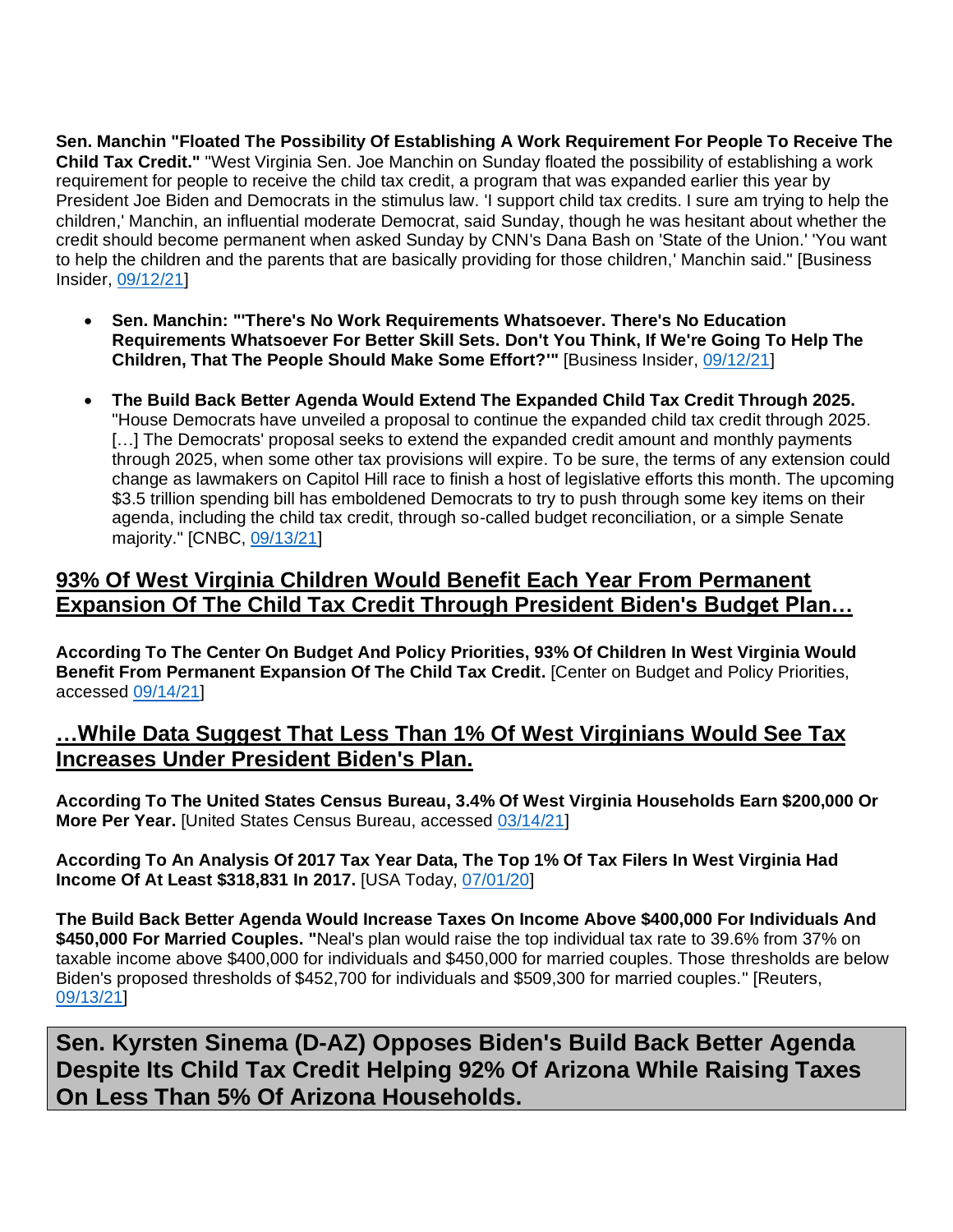### **Sen. Kyrsten Sinema (D-AZ) Announced She Would Not Support President Biden's Proposed Build Back Better Budget Bill.**

**Sen. Kyrsten Sinema Is A Democratic Senator From Arizona.** [Ballotpedia, accessed [09/20/21\]](https://ballotpedia.org/Kyrsten_Sinema)

**In Late August 2021, Sen. Sinema Announced That She Would Not Support Democrats' Build Back Better \$3.5 Trillion Budget Bill.** "Kyrsten Sinema still opposes her party's plans for a \$3.5 trillion, party-line spending bill. And she's not up for a negotiation about it. As House Democratic leaders hold back Sinema's own Senate-passed bipartisan infrastructure bill in order to push the Arizona Democrat and Sen. Joe Manchin (D-W.Va.) to support a multitrillion-dollar spending bill, Sinema is making it crystal clear that her mind can't be changed. And that applies even as her own legislation becomes a bargaining chip in House Democrats' internal discussions." [Politico, [08/23/21\]](https://www.politico.com/news/2021/08/23/sinema-35t-spending-bill-506583)

• **The Build Back Better Agenda Would Extend The Expanded Child Tax Credit Through 2025.**  "House Democrats have unveiled a proposal to continue the expanded child tax credit through 2025. [...] The Democrats' proposal seeks to extend the expanded credit amount and monthly payments through 2025, when some other tax provisions will expire. To be sure, the terms of any extension could change as lawmakers on Capitol Hill race to finish a host of legislative efforts this month. The upcoming \$3.5 trillion spending bill has emboldened Democrats to try to push through some key items on their agenda, including the child tax credit, through so-called budget reconciliation, or a simple Senate majority." [CNBC, [09/13/21\]](https://www.cnbc.com/2021/09/13/house-democrats-propose-extending-expanded-child-tax-credit-to-2025.html)

### **Approximately 92% Of Arizona Children Would Benefit Each Year From Permanent Expansion Of The Child Tax Credit Through President Biden's Budget Plan…**

**According To The Center On Budget And Policy Priorities, 92% Of Children Under The Age Of 18 Would Benefit From Permanent Expansion Of The Child Tax Credit.** [Center on Budget and Policy Priorities, accessed [09/14/21\]](https://www.cbpp.org/research/federal-tax/congress-should-adopt-american-families-plans-permanent-expansions-of-child)

### **…While Less Than 5% Of Arizona Households Would See Tax Increases Under President Biden's Plan**

**Based On Census Data Collected In 2019, The Top 5% Of Households In Arizona Have Annual Incomes Of \$220,936 Or More.** [The Center Square, [12/16/21\]](https://www.thecentersquare.com/new_hampshire/new-hampshire-households-must-make-at-least-145-865-to-be-in-state-s-top/article_d1aa9d1e-39d3-11eb-86a4-3f0b19256c51.html)

**The Build Back Better Agenda Would Increase Taxes On Income Above \$400,000 For Individuals And \$450,000 For Married Couples.** "Neal's plan would raise the top individual tax rate to 39.6% from 37% on taxable income above \$400,000 for individuals and \$450,000 for married couples. Those thresholds are below Biden's proposed thresholds of \$452,700 for individuals and \$509,300 for married couples." [Reuters, [09/13/21\]](https://www.reuters.com/world/us/us-house-democrats-seek-corporate-tax-increase-265-percent-2021-09-13/)

<span id="page-5-0"></span>**Multimillionaire Rep. Josh Gottheimer (NJ-05) Has Threatened The Build Back Better Agenda Despite Its Child Tax Credit Helping 81% Of New Jersey Children While Raising Taxes On Less Than 22.6% Of Households In His District And Less Than 5% Of Households In His State.**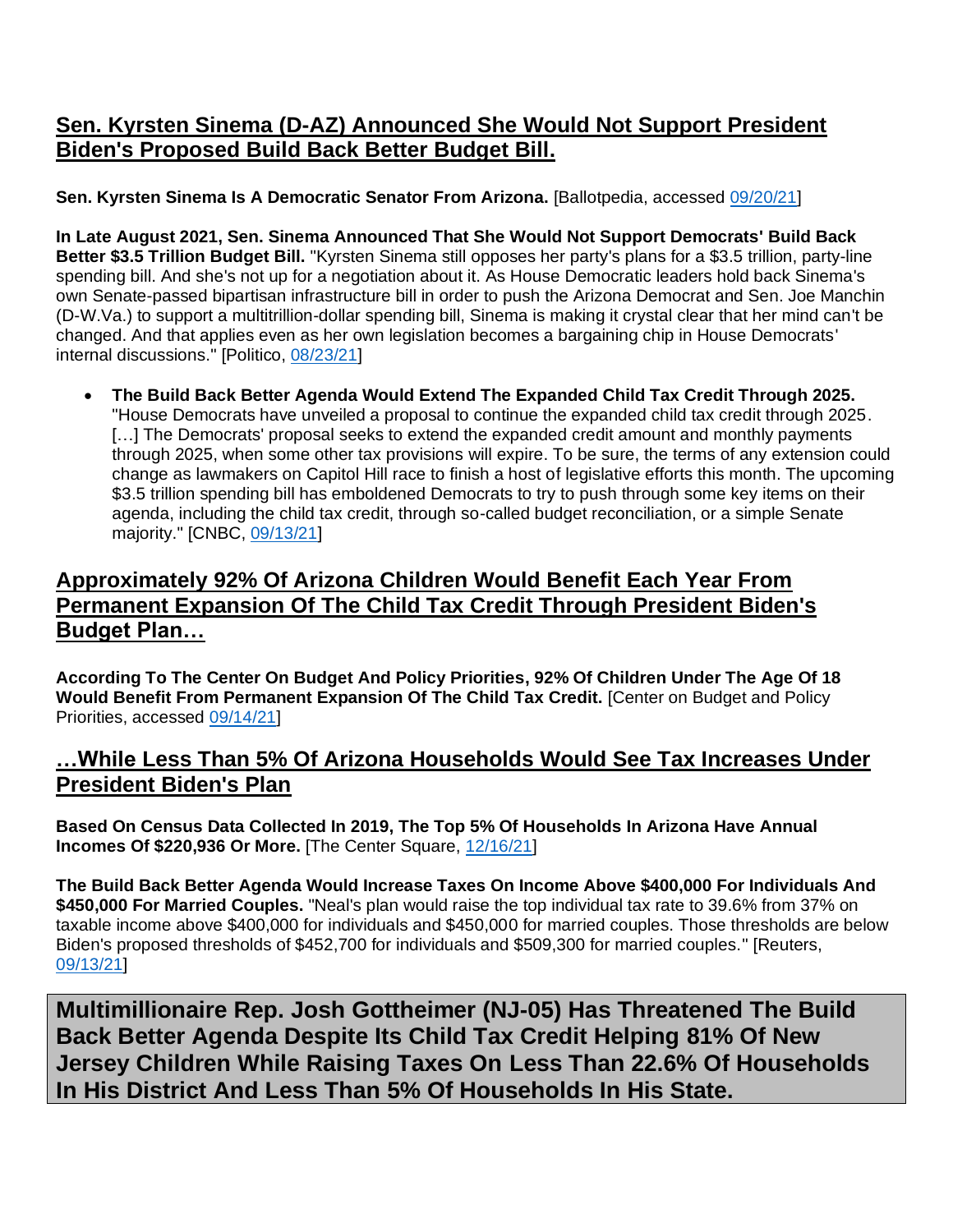### **Rep. Josh Gottheimer (NJ-05), Was Estimated To Be Worth Approximately \$8.9 Million On Average In 2018, Has Threatened To Block The Biden Administration's Build Back Better Agenda.**

**Rep. Josh Gottheimer Represents New Jersey's 5 th Congressional District.** [Ballotpedia, accessed [09/17/21\]](https://ballotpedia.org/Josh_Gottheimer)

**In 2018, Rep. Josh Gottheimer Had Estimated Net Worth Between \$3,442,330 And \$14,428,999, For An Average Of \$8,935,664.** [Center for Responsive Politics, accessed [09/17/21\]](https://www.opensecrets.org/personal-finances/top-net-worth)

**Rep. Josh Gottheimer Is Among Nine "Moderate Democrats" Threatening To Block Democrats' Build Back Better Budget Bill.** "But nine moderate Democrats — Reps. Josh Gottheimer of New Jersey, Carolyn Bourdeaux of Georgia, Jared Golden of Maine, Ed Case of Hawaii, Jim Costa of California, Kurt Schrader of Oregon and Texans Filemon Vela, Henry Cuellar and Vicente Gonzalez — have repeatedly warned that if leadership doesn't schedule a vote on the infrastructure bill, they will block the budget." [Roll Call, [08/20/21\]](https://www.rollcall.com/2021/08/20/nine-democrats-hold-firm-on-opposing-budget-without-infrastructure-vote-first/)

• **The Build Back Better Agenda Would Extend The Expanded Child Tax Credit Through 2025.**  "House Democrats have unveiled a proposal to continue the expanded child tax credit through 2025. [...] The Democrats' proposal seeks to extend the expanded credit amount and monthly payments through 2025, when some other tax provisions will expire. To be sure, the terms of any extension could change as lawmakers on Capitol Hill race to finish a host of legislative efforts this month. The upcoming \$3.5 trillion spending bill has emboldened Democrats to try to push through some key items on their agenda, including the child tax credit, through so-called budget reconciliation, or a simple Senate majority." [CNBC, [09/13/21\]](https://www.cnbc.com/2021/09/13/house-democrats-propose-extending-expanded-child-tax-credit-to-2025.html)

### **81% Of Children In New Jersey Would Benefit From Permanent Expansion Of The Child Tax Credit Through President Biden's Budget Plan…**

**According To The Center On Budget And Policy Priorities, 81% Of Children In New Jersey Under The Age Of 18 Would Benefit From Permanent Expansion Of The Child Tax Credit.** [Center on Budget and Policy Priorities, accessed [09/14/21\]](https://www.cbpp.org/research/federal-tax/congress-should-adopt-american-families-plans-permanent-expansions-of-child)

#### **…While Less Than 22.6% Of Households In Rep. Gottheimer's District Would Pay More In Taxes, And Less Than 5% Of Households In His State Would Pay More.**

**According To The United States Census Bureau, Just 22.6% Of Households In New Jersey's 5 th Congressional District Earn \$200,000 Or More Per Year.** [United States Census Bureau, accessed [09/20/21\]](https://data.census.gov/cedsci/table?t=Income%20and%20Poverty&g=5001600US3405&tid=ACSST1Y2019.S1901&hidePreview=true)

• **Rep. Josh Gottheimer Represents New Jersey's 5 th Congressional District.** [Ballotpedia, accessed [09/17/21\]](https://ballotpedia.org/Josh_Gottheimer)

**Based On Census Data Collected In 2019, The Top 5% Of Households In New Jersey Have Annual Incomes Of \$250,000 Or More.** [The Center Square, [12/16/21\]](https://www.thecentersquare.com/new_hampshire/new-hampshire-households-must-make-at-least-145-865-to-be-in-state-s-top/article_d1aa9d1e-39d3-11eb-86a4-3f0b19256c51.html)

**The Build Back Better Agenda Would Increase Taxes On Income Above \$400,000 For Individuals And \$450,000 For Married Couples. "**Neal's plan would raise the top individual tax rate to 39.6% from 37% on taxable income above \$400,000 for individuals and \$450,000 for married couples. Those thresholds are below Biden's proposed thresholds of \$452,700 for individuals and \$509,300 for married couples." [Reuters, [09/13/21\]](https://www.reuters.com/world/us/us-house-democrats-seek-corporate-tax-increase-265-percent-2021-09-13/)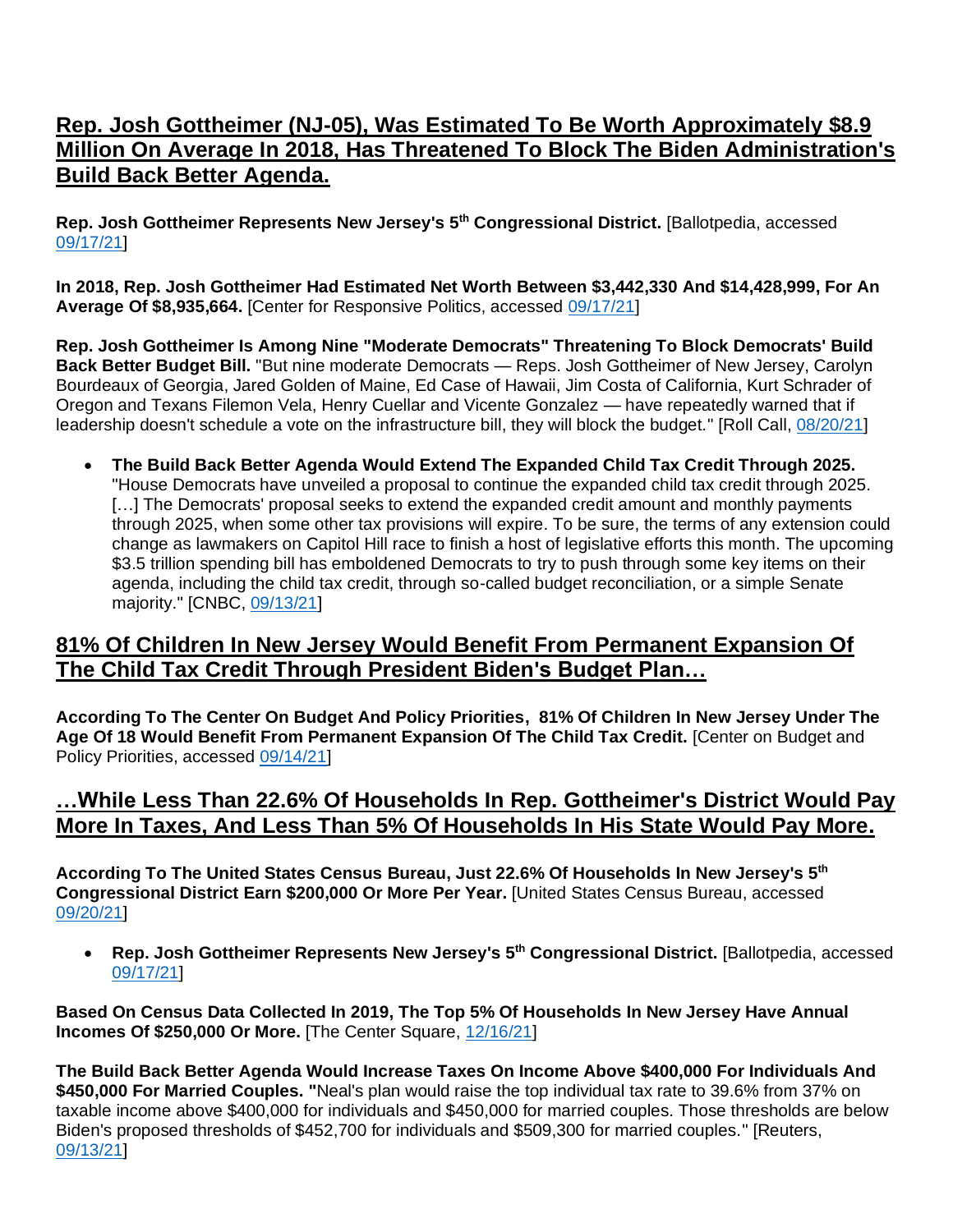<span id="page-7-0"></span>**Multimillionaire Rep. Carolyn Bourdeaux (GA-07) Has Threatened The Build Back Better Agenda Despite It Helping 90% Of Georgia Children While Raising Taxes On Less Than 11.5% Of Households In Her District And Less Than 5% Of Houeholds In Her State.**

### **Rep. Carolyn Bourdeaux (GA-07), Said To Be Worth Over \$3.1 Million, Has Threatened To Block The Biden Administration's Build Back Better Agenda.**

**Rep. Carolyn Bourdeaux Represents Georgia's 7th Congressional District.** [Ballotpedia, accessed [09/20/21\]](https://ballotpedia.org/Carolyn_Bourdeaux)

**In 2020, Rep. Carolyn Bourdeaux Was Accused By Her Campaign Opponent Of Being Worth More Than \$3.1 Million.** "Bourdeaux, a former state budget analyst, is currently on unpaid leave from her job as a college professor, but her most recent annual salary was \$77,725.20. McCormick's campaign says her disclosures describe a woman of wealth. 'For 22 years Carolyn Bourdeaux has been paid by the taxpayer, yet somehow, she's worth more than \$3.1 million,' McCormick campaign manager Al Chaul said." [Atlanta Journal Constitution, [09/03/20\]](https://www.ajc.com/politics/election/disclosures-expose-candidates-finances-sometimes-aid-rivals/KS62IIIDGFCILDI4WRQJKCXJQA/)

**Rep. Carolyn Bourdeaux Is Among Nine "Moderate Democrats" Who Threatened To Block Democrats' Build Back Better Budget Bill.** "But nine moderate Democrats — Reps. Josh Gottheimer of New Jersey, Carolyn Bourdeaux of Georgia, Jared Golden of Maine, Ed Case of Hawaii, Jim Costa of California, Kurt Schrader of Oregon and Texans Filemon Vela, Henry Cuellar and Vicente Gonzalez — have repeatedly warned that if leadership doesn't schedule a vote on the infrastructure bill, they will block the budget." [Roll Call, [08/20/21\]](https://www.rollcall.com/2021/08/20/nine-democrats-hold-firm-on-opposing-budget-without-infrastructure-vote-first/)

• **The Build Back Better Agenda Would Extend The Expanded Child Tax Credit Through 2025.**  "House Democrats have unveiled a proposal to continue the expanded child tax credit through 2025. [...] The Democrats' proposal seeks to extend the expanded credit amount and monthly payments through 2025, when some other tax provisions will expire. To be sure, the terms of any extension could change as lawmakers on Capitol Hill race to finish a host of legislative efforts this month. The upcoming \$3.5 trillion spending bill has emboldened Democrats to try to push through some key items on their agenda, including the child tax credit, through so-called budget reconciliation, or a simple Senate majority." [CNBC, [09/13/21\]](https://www.cnbc.com/2021/09/13/house-democrats-propose-extending-expanded-child-tax-credit-to-2025.html)

### **90% Of Children In Georgia Would Benefit From Permanent Expansion Of The Child Tax Credit…**

**According To The Center On Budget And Policy Priorities, 90% Of Georgia Children Under The Age Of 18 Would Benefit Each Year From Permanent Expansion Of The Child Tax Credit.** [Center on Budget and Policy Priorities, accessed [09/14/21\]](https://www.cbpp.org/research/federal-tax/congress-should-adopt-american-families-plans-permanent-expansions-of-child)

### **…While Less Than 11.5% Of Households In Bourdeaux's District Would Pay More In Taxes, And Less Than 5% Of Households In Her State Would Pay More.**

**According To The U.S. Census, Just 11.5% Of Households In Georgia's 7th Congressional District Earn \$200,000 Or More Per Year.** [United States Census Bureau, accessed [09/20/21\]](https://data.census.gov/cedsci/table?t=Income%20and%20Poverty&g=5001600US1307&tid=ACSST1Y2019.S1901&hidePreview=true)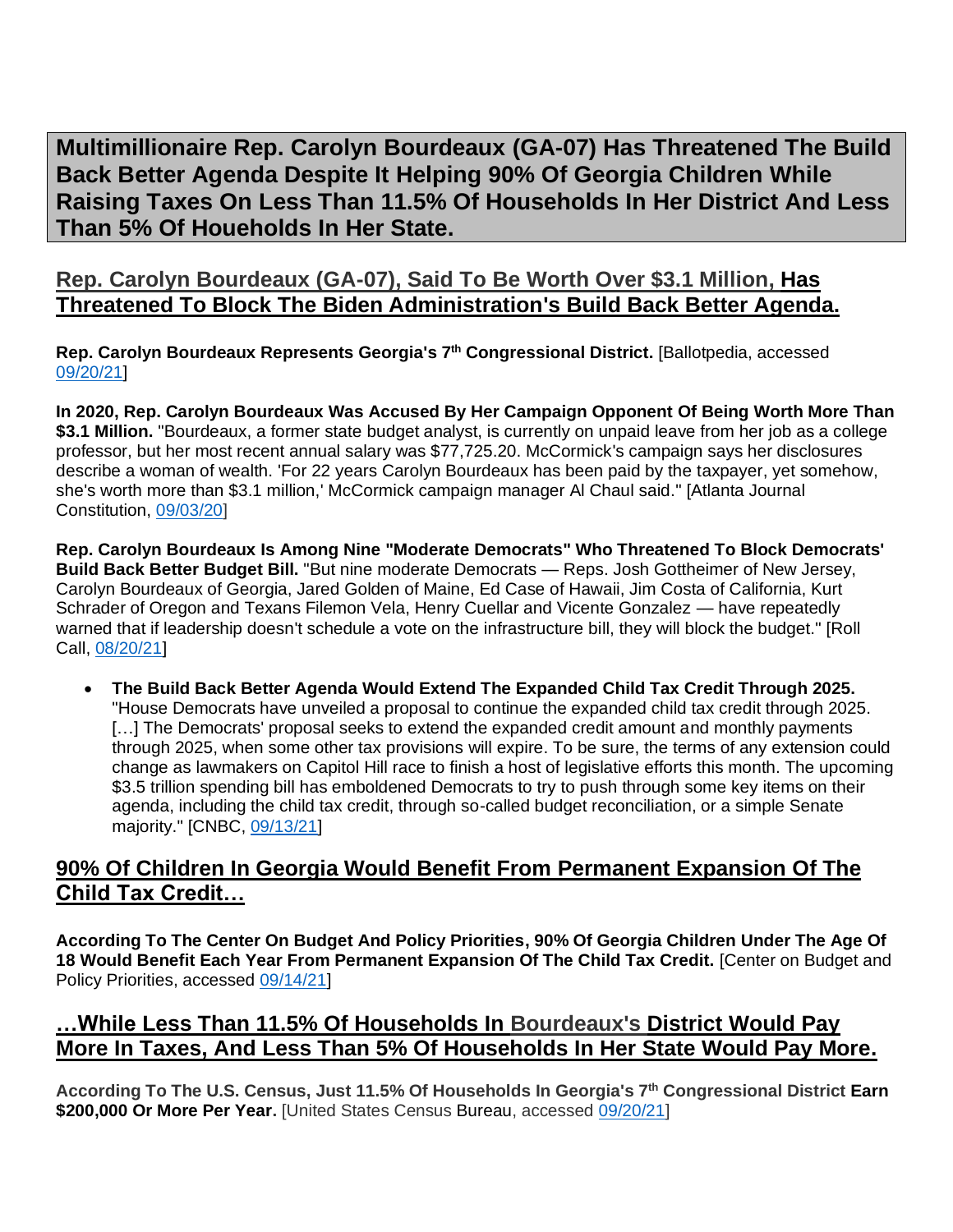• **Rep. Carolyn Bourdeaux Represents Georgia's 7th Congressional District.** [Ballotpedia, accessed [09/20/21\]](https://ballotpedia.org/Carolyn_Bourdeaux)

**Based On Census Data Collected In 2019, The Top 5% Of Households In Georgia Have Annual Incomes Of \$233,979 Or More.** [The Center Square, [12/16/21\]](https://www.thecentersquare.com/new_hampshire/new-hampshire-households-must-make-at-least-145-865-to-be-in-state-s-top/article_d1aa9d1e-39d3-11eb-86a4-3f0b19256c51.html)

**The Build Back Better Agenda Would Increase Taxes On Income Above \$400,000 For Individuals And \$450,000 For Married Couples. "**Neal's plan would raise the top individual tax rate to 39.6% from 37% on taxable income above \$400,000 for individuals and \$450,000 for married couples. Those thresholds are below Biden's proposed thresholds of \$452,700 for individuals and \$509,300 for married couples." [Reuters, [09/13/21\]](https://www.reuters.com/world/us/us-house-democrats-seek-corporate-tax-increase-265-percent-2021-09-13/)

<span id="page-8-0"></span>**Rep. Jared Golden (ME-02) Has Threatened The Build Back Better Agenda Despite It Helping 90% Of Maine Children While Raising Taxes On Less Than 1% Of Maine Tax Filers And Less Than 3.3% Of Households In His District.**

### **Rep. Jared Golden, Representing Maine's 2 nd Congressional District, Has Threatened To Block The Biden Administration's Build Back Better Agenda.**

Rep. Jared Golden Represents Maine's 2<sup>nd</sup> Congressional District. [Ballotpedia, accessed [09/20/21\]](https://ballotpedia.org/Jared_Golden)

**Rep. Jared Golden Is Among Nine "Moderate Democrats" Who Threatened To Block Democrats' Build Back Better Budget Bill.** "But nine moderate Democrats — Reps. Josh Gottheimer of New Jersey, Carolyn Bourdeaux of Georgia, Jared Golden of Maine, Ed Case of Hawaii, Jim Costa of California, Kurt Schrader of Oregon and Texans Filemon Vela, Henry Cuellar and Vicente Gonzalez — have repeatedly warned that if leadership doesn't schedule a vote on the infrastructure bill, they will block the budget." [Roll Call, [08/20/21\]](https://www.rollcall.com/2021/08/20/nine-democrats-hold-firm-on-opposing-budget-without-infrastructure-vote-first/)

• **The Build Back Better Agenda Would Extend The Expanded Child Tax Credit Through 2025.**  "House Democrats have unveiled a proposal to continue the expanded child tax credit through 2025. [...] The Democrats' proposal seeks to extend the expanded credit amount and monthly payments through 2025, when some other tax provisions will expire. To be sure, the terms of any extension could change as lawmakers on Capitol Hill race to finish a host of legislative efforts this month. The upcoming \$3.5 trillion spending bill has emboldened Democrats to try to push through some key items on their agenda, including the child tax credit, through so-called budget reconciliation, or a simple Senate majority." [CNBC, [09/13/21\]](https://www.cnbc.com/2021/09/13/house-democrats-propose-extending-expanded-child-tax-credit-to-2025.html)

### **90% Of Children In Maine Would Benefit From Permanent Expansion Of The Child Tax Credit…**

**According To The Center On Budget And Policy Priorities, 90% Of Maine Children Under The Age Of 18 Would Benefit Each Year From Permanent Expansion Of The Child Tax Credit.** [Center on Budget and Policy Priorities, accessed [09/14/21\]](https://www.cbpp.org/research/federal-tax/congress-should-adopt-american-families-plans-permanent-expansions-of-child)

#### **…While Less Than 1% Of Maine Tax Filers And Less Than 3.3% Of Households In Rep. Golden's District Would Pay More In Taxes.**

**According To An Analysis Of 2017 Tax Data, The Top 1% Of Tax Filers In Maine Had Income Of At Least \$389,504 In 2017.** [USA Today, [07/01/20\]](https://www.usatoday.com/story/money/2020/07/01/how-much-you-need-to-make-to-be-in-the-1-in-every-state/112002276/)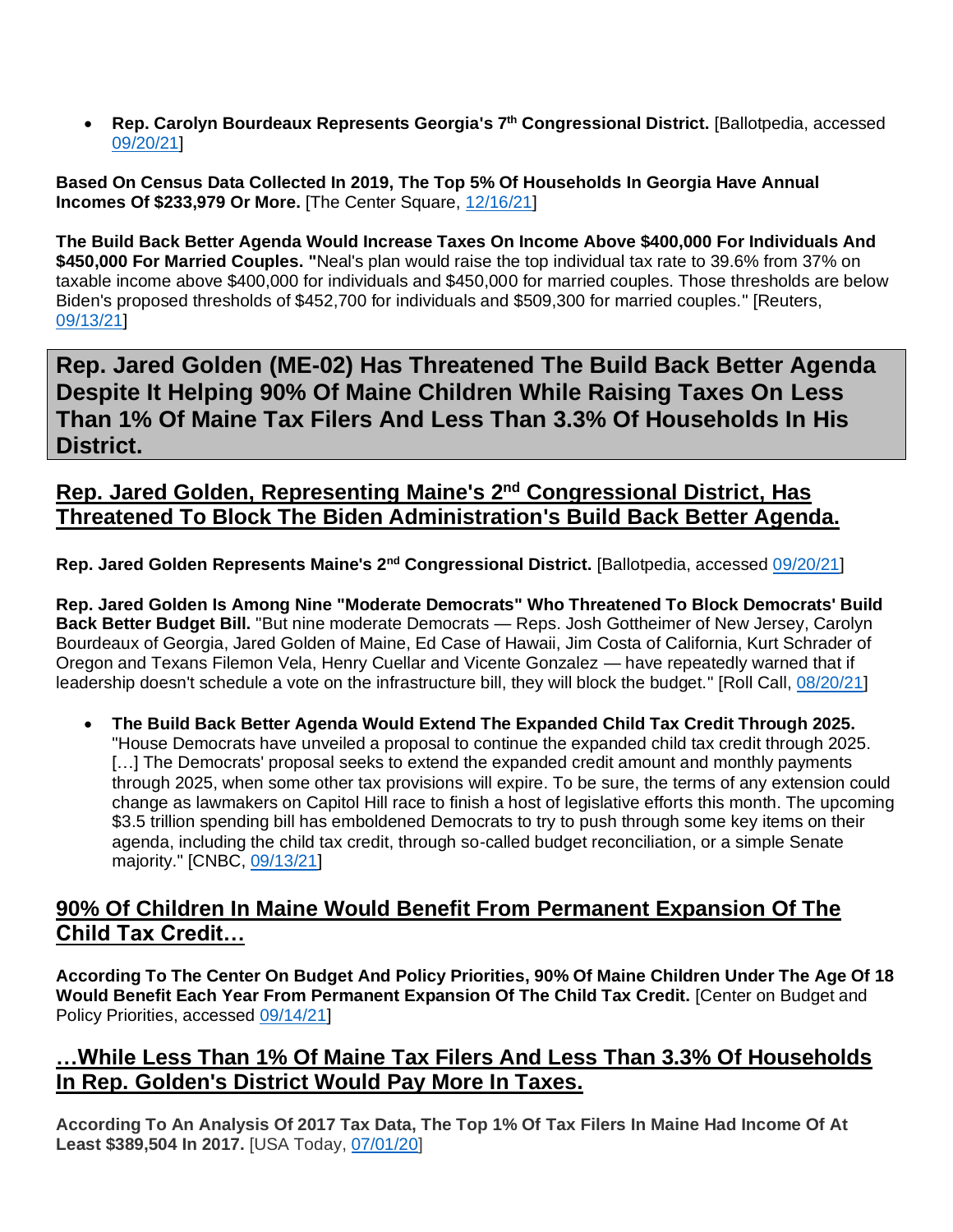**According To The United States Census, Just 3.3% Of Households In Maine's Second Congressional District Earn \$200,000 Or More Per Year.** [United States Census Bureau, accessed [09/20/21\]](https://data.census.gov/cedsci/table?t=Income%20and%20Poverty&g=5001600US2302&tid=ACSST1Y2019.S1901&hidePreview=true)

• **Rep. Jared Golden Represents Maine's 2nd Congressional District.** [Ballotpedia, accessed [09/20/21\]](https://ballotpedia.org/Jared_Golden)

**The Build Back Better Agenda Would Increase Taxes On Income Above \$400,000 For Individuals And \$450,000 For Married Couples. "**Neal's plan would raise the top individual tax rate to 39.6% from 37% on taxable income above \$400,000 for individuals and \$450,000 for married couples. Those thresholds are below Biden's proposed thresholds of \$452,700 for individuals and \$509,300 for married couples." [Reuters, [09/13/21\]](https://www.reuters.com/world/us/us-house-democrats-seek-corporate-tax-increase-265-percent-2021-09-13/)

<span id="page-9-0"></span>**Multimillionaire Rep. Ed Case (HI-01) Has Threatened The Build Back Better Agenda Despite It Helping 91% Of Hawai'i Children While Raising Taxes On Less Than 11.8% Of Households In His District, About 1% Of Tax Filers In His State, And Less Than 5% Of Households in His State.**

### **Rep. Ed Case (HI-01), With An Estimated Net Worth Of \$2.5 Million, Has Threatened To Block The Biden Administration's Build Back Better Agenda.**

**Rep. Ed Case Represents Hawai'i's 1 st Congressional District.** [Ballotpedia, accessed [09/20/21\]](https://ballotpedia.org/Ed_Case)

**As Of 2018, Rep. Ed Case Had An Estimated Net Worth Of Approximately \$2,507,516.** [Center for Responsive Politics, accessed [09/17/21\]](https://www.opensecrets.org/personal-finances/ed-case/net-worth?cid=N00025882)

**Rep. Ed Case Is Among Nine "Moderate Democrats" Who Threatened To Block Democrats' Build Back Better Budget Bill.** "But nine moderate Democrats — Reps. Josh Gottheimer of New Jersey, Carolyn Bourdeaux of Georgia, Jared Golden of Maine, Ed Case of Hawaii, Jim Costa of California, Kurt Schrader of Oregon and Texans Filemon Vela, Henry Cuellar and Vicente Gonzalez — have repeatedly warned that if leadership doesn't schedule a vote on the infrastructure bill, they will block the budget." [Roll Call, [08/20/21\]](https://www.rollcall.com/2021/08/20/nine-democrats-hold-firm-on-opposing-budget-without-infrastructure-vote-first/)

• **The Build Back Better Agenda Would Extend The Expanded Child Tax Credit Through 2025.**  "House Democrats have unveiled a proposal to continue the expanded child tax credit through 2025. [...] The Democrats' proposal seeks to extend the expanded credit amount and monthly payments through 2025, when some other tax provisions will expire. To be sure, the terms of any extension could change as lawmakers on Capitol Hill race to finish a host of legislative efforts this month. The upcoming \$3.5 trillion spending bill has emboldened Democrats to try to push through some key items on their agenda, including the child tax credit, through so-called budget reconciliation, or a simple Senate majority." [CNBC, [09/13/21\]](https://www.cnbc.com/2021/09/13/house-democrats-propose-extending-expanded-child-tax-credit-to-2025.html)

### **91% Of Children In Hawaii Would Benefit From Permanent Expansion Of The Child Tax Credit…**

**According To The Center On Budget And Policy Priorities, 91% Of Hawai'i Children Under The Age Of 18 Would Benefit Each Year From Permanent Expansion Of The Child Tax Credit.** [Center on Budget and Policy Priorities, accessed [09/14/21\]](https://www.cbpp.org/research/federal-tax/congress-should-adopt-american-families-plans-permanent-expansions-of-child)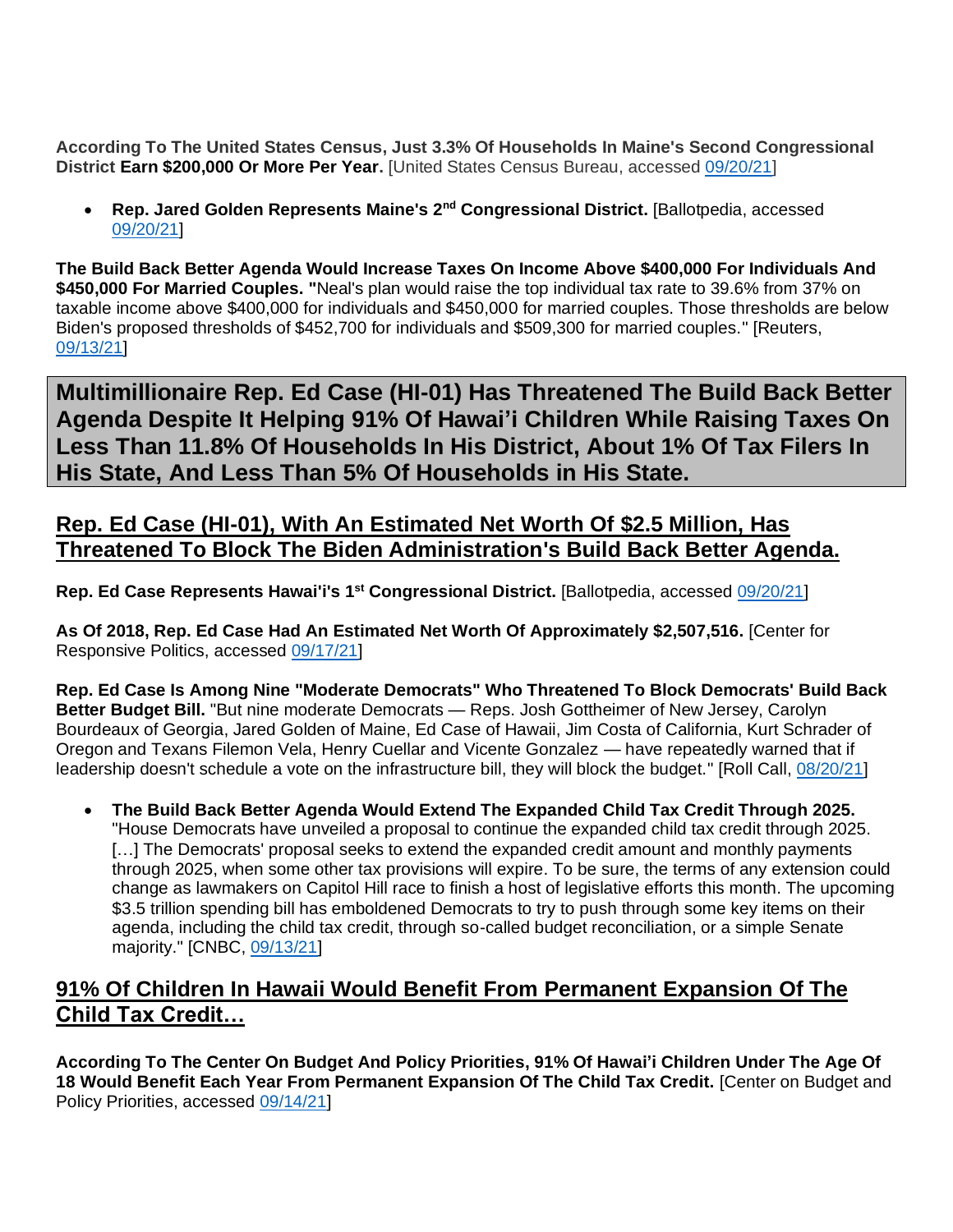### **…While Approximately 1% Of Tax Filers In Rep. Case's District Would Pay More In Taxes Under The Build Back Better Plan, And Less Than 5% Of Households In His State Would Pay More.**

**According To An Analysis Of 2017 Tax Data, The Top 1% Of Earners In Hawai'i Earned At Least \$414,599 In Income In 2017.** [USA Today, [07/01/20\]](https://www.usatoday.com/story/money/2020/07/01/how-much-you-need-to-make-to-be-in-the-1-in-every-state/112002276/)

**According To The United States Census Bureau, Just 11.8% Of Household's In Hawai'i's 1 st Congressional District Earn \$200,000 Or More Per Year.** [United States Census Bureau, accessed [09/20/21\]](https://data.census.gov/cedsci/table?t=Income%20and%20Poverty&g=5001600US1501&tid=ACSST1Y2019.S1901&hidePreview=true)

• **Rep. Ed Case Represents Hawaii's 1st Congressional District.** [Ballotpedia, accessed [09/20/21\]](https://ballotpedia.org/Ed_Case)

**Based On Census Data Collected In 2019, The Top 5% Of Households In Hawai'I Have Annual Incomes Of \$250,000 Or More.** [The Center Square, [12/16/21\]](https://www.thecentersquare.com/new_hampshire/new-hampshire-households-must-make-at-least-145-865-to-be-in-state-s-top/article_d1aa9d1e-39d3-11eb-86a4-3f0b19256c51.html)

**The Build Back Better Agenda Would Increase Taxes On Income Above \$400,000 For Individuals And \$450,000 For Married Couples.** "Neal's plan would raise the top individual tax rate to 39.6% from 37% on taxable income above \$400,000 for individuals and \$450,000 for married couples. Those thresholds are below Biden's proposed thresholds of \$452,700 for individuals and \$509,300 for married couples." [Reuters, [09/13/21\]](https://www.reuters.com/world/us/us-house-democrats-seek-corporate-tax-increase-265-percent-2021-09-13/)

<span id="page-10-0"></span>**Multimillionaire Rep. Jim Costa (CA-16) Has Threatened The Build Back Better Agenda Despite It Helping 86% Of California Children While Raising Taxes On Less Than 3.8% Of Households In His District.**

#### **Rep. Jim Costa (CA-16), With An Estimated Net Worth Of \$4.9 Million, Has Threatened To Block The Biden Administration's Build Back Better Agenda.**

**Rep. Jim Costa Represents California's 16th Congressional District.** [Ballotpedia, accessed [09/20/21\]](https://ballotpedia.org/Jim_Costa)

**As Of 2018, Rep. Jim Costa Had An Estimated Net Worth Of \$4,902,513.** [Center for Responsive Politics, accessed [09/17/21\]](https://www.opensecrets.org/personal-finances/jim-costa/net-worth?cid=N00026341)

**Rep. Jim Costa Is Among Nine "Moderate Democrats" Who Threatened To Block Democrats' Build Back Better Budget Bill.** "But nine moderate Democrats — Reps. Josh Gottheimer of New Jersey, Carolyn Bourdeaux of Georgia, Jared Golden of Maine, Ed Case of Hawaii, Jim Costa of California, Kurt Schrader of Oregon and Texans Filemon Vela, Henry Cuellar and Vicente Gonzalez — have repeatedly warned that if leadership doesn't schedule a vote on the infrastructure bill, they will block the budget." [Roll Call, [08/20/21\]](https://www.rollcall.com/2021/08/20/nine-democrats-hold-firm-on-opposing-budget-without-infrastructure-vote-first/)

• **The Build Back Better Agenda Would Extend The Expanded Child Tax Credit Through 2025.**  "House Democrats have unveiled a proposal to continue the expanded child tax credit through 2025. [...] The Democrats' proposal seeks to extend the expanded credit amount and monthly payments through 2025, when some other tax provisions will expire. To be sure, the terms of any extension could change as lawmakers on Capitol Hill race to finish a host of legislative efforts this month. The upcoming \$3.5 trillion spending bill has emboldened Democrats to try to push through some key items on their agenda, including the child tax credit, through so-called budget reconciliation, or a simple Senate majority." [CNBC, [09/13/21\]](https://www.cnbc.com/2021/09/13/house-democrats-propose-extending-expanded-child-tax-credit-to-2025.html)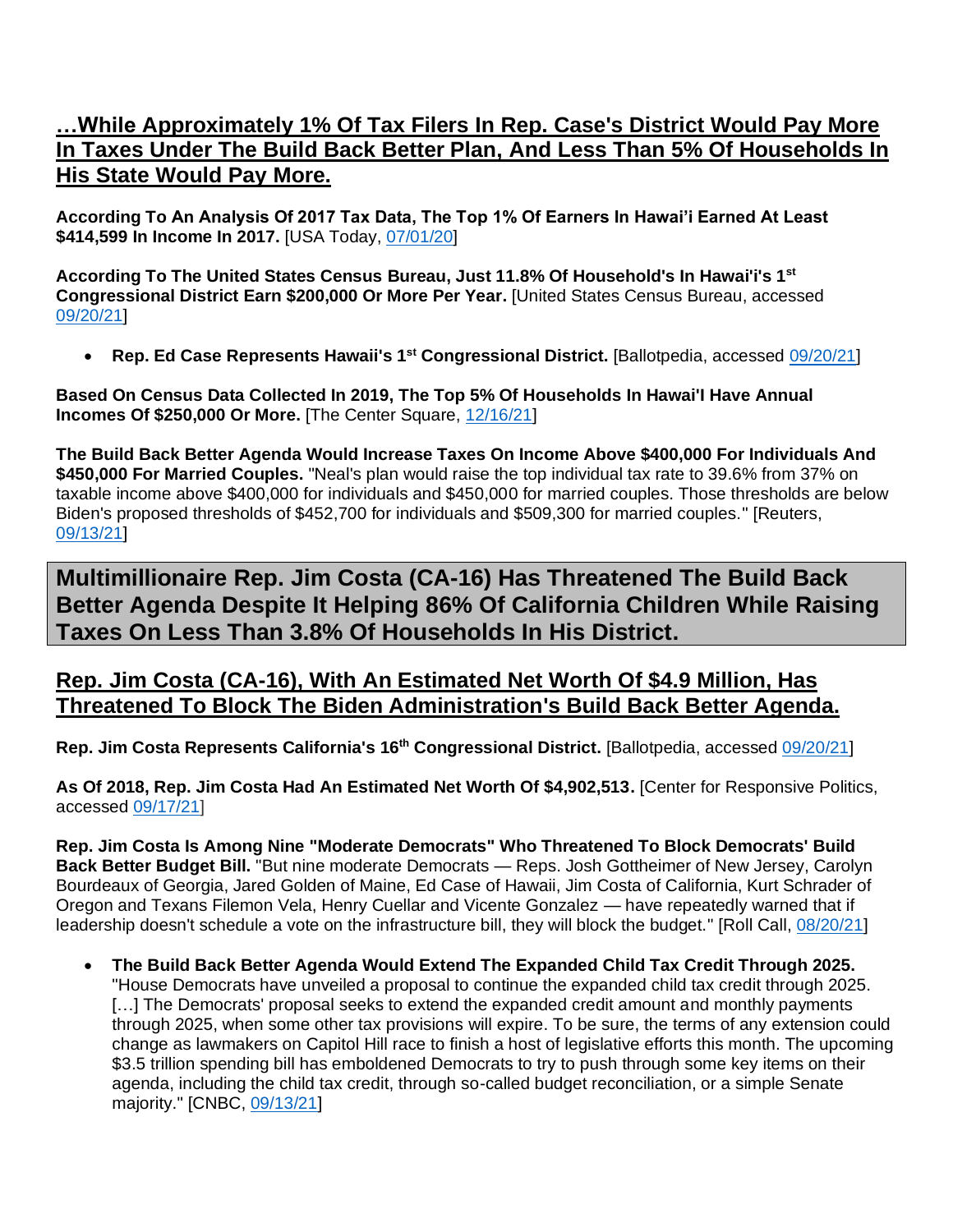### **86% Of Children In California Would Benefit From Permanent Expansion Of The Child Tax Credit…**

**According To The Center On Budget And Policy Priorities, 86% Of California Children Under The Age Of 18 Would Benefit Each Year From Permanent Expansion Of The Child Tax Credit.** [Center on Budget and Policy Priorities, accessed [09/14/21\]](https://www.cbpp.org/research/federal-tax/congress-should-adopt-american-families-plans-permanent-expansions-of-child)

#### **…While Less Than 3.8% Of Households In Rep. Costa's District Would Pay More In Taxes Under The Build Back Better Plan, And Less Than 5% Of Households In His State Would Pay More.**

**According To The United States Census Bureau, Just 3.8% Of Households In California's 16th Congressional District Earn \$200,000 Or More Per Year.** [United States Census Bureau, accessed [09/20/21\]](https://data.census.gov/cedsci/table?t=Income%20and%20Poverty&g=5001600US0616&tid=ACSST1Y2019.S1901&hidePreview=true)

• **Rep. Jim Costa Represents California's 16th Congressional District.** [Ballotpedia, accessed [09/20/21\]](https://ballotpedia.org/Jim_Costa)

**Based On Census Data Collected In 2019, The Top 5% Of Households In California Have Annual Incomes Of \$250,000 Or More.** [The Center Square, [12/16/21\]](https://www.thecentersquare.com/new_hampshire/new-hampshire-households-must-make-at-least-145-865-to-be-in-state-s-top/article_d1aa9d1e-39d3-11eb-86a4-3f0b19256c51.html)

**The Build Back Better Agenda Would Increase Taxes On Income Above \$400,000 For Individuals And \$450,000 For Married Couples.** "Neal's plan would raise the top individual tax rate to 39.6% from 37% on taxable income above \$400,000 for individuals and \$450,000 for married couples. Those thresholds are below Biden's proposed thresholds of \$452,700 for individuals and \$509,300 for married couples." [Reuters, [09/13/21\]](https://www.reuters.com/world/us/us-house-democrats-seek-corporate-tax-increase-265-percent-2021-09-13/)

<span id="page-11-0"></span>**Multimillionaire Rep. Kurt Schrader (OR-05) Has Threatened The Build Back Better Agenda Despite It Helping 89% Of Children Oregon While Raising Taxes On Less Than 6.7% Of Households In His District And Less Than 5% In His State.**

### **Rep. Kurt Schrader (OR-05), With An Estimated Net Worth Of \$7.9 Million, Has Threatened To Block The Biden Administration's Build Back Better Agenda.**

**Rep. Kurt Schrader Represents Oregon's 5 th Congressional District.** [Ballotpedia, accessed [09/20/21\]](https://ballotpedia.org/Kurt_Schrader)

**As Of 2018, Rep. Kurt Schrader Had An Estimated Net Worth Of \$7,907,573**. [Center for Responsive Politics, accessed [09/17/21\]](https://www.opensecrets.org/personal-finances/net-worth?cid=N00030071&year=2018)

**Rep. Kurt Schrader Is Among Nine "Moderate Democrats" Who Threatened To Block Democrats' Build Back Better Budget Bill.** "But nine moderate Democrats — Reps. Josh Gottheimer of New Jersey, Carolyn Bourdeaux of Georgia, Jared Golden of Maine, Ed Case of Hawaii, Jim Costa of California, Kurt Schrader of Oregon and Texans Filemon Vela, Henry Cuellar and Vicente Gonzalez — have repeatedly warned that if leadership doesn't schedule a vote on the infrastructure bill, they will block the budget." [Roll Call, [08/20/21\]](https://www.rollcall.com/2021/08/20/nine-democrats-hold-firm-on-opposing-budget-without-infrastructure-vote-first/)

• **The Build Back Better Agenda Would Extend The Expanded Child Tax Credit Through 2025.**  "House Democrats have unveiled a proposal to continue the expanded child tax credit through 2025. [...] The Democrats' proposal seeks to extend the expanded credit amount and monthly payments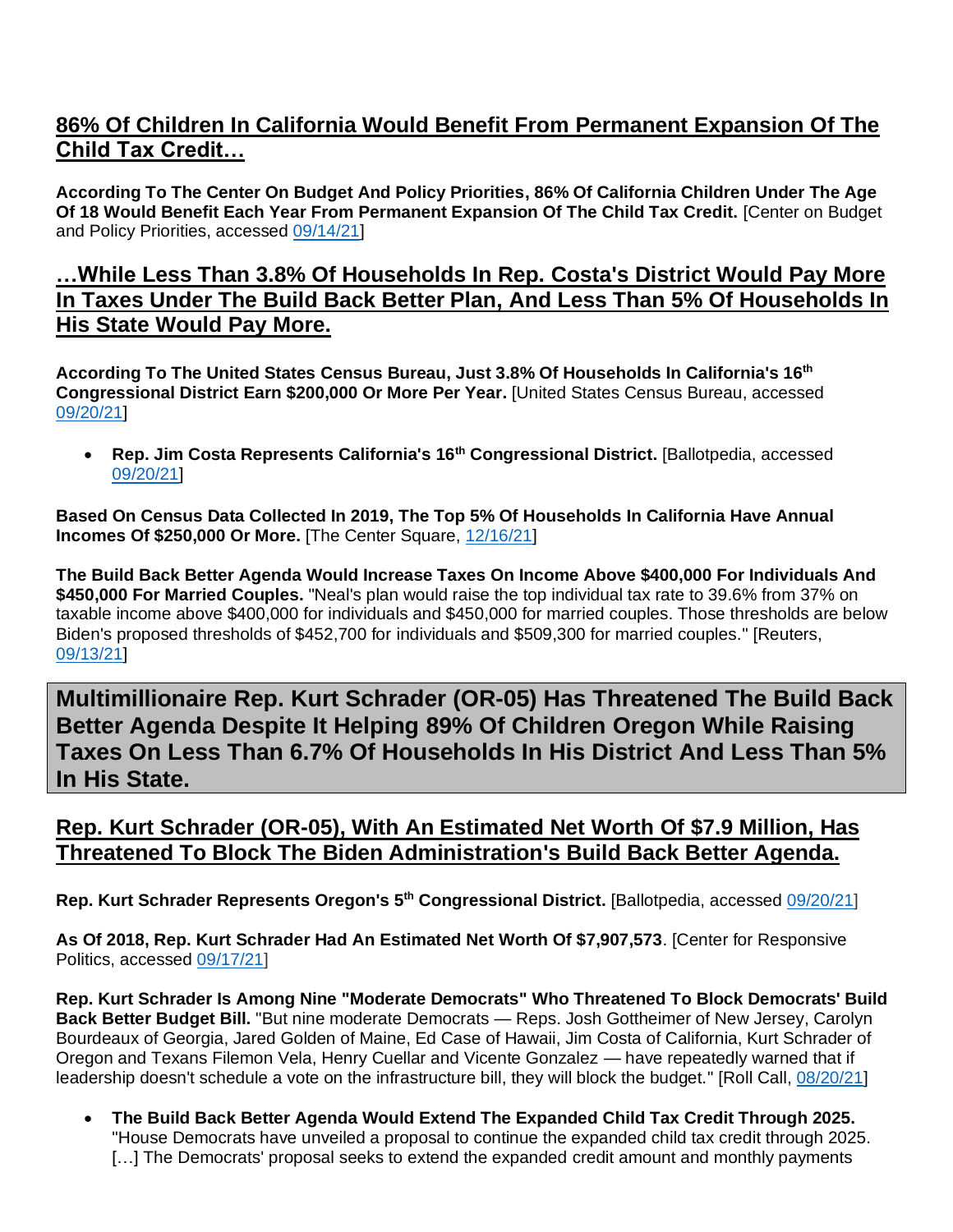through 2025, when some other tax provisions will expire. To be sure, the terms of any extension could change as lawmakers on Capitol Hill race to finish a host of legislative efforts this month. The upcoming \$3.5 trillion spending bill has emboldened Democrats to try to push through some key items on their agenda, including the child tax credit, through so-called budget reconciliation, or a simple Senate majority." [CNBC, [09/13/21\]](https://www.cnbc.com/2021/09/13/house-democrats-propose-extending-expanded-child-tax-credit-to-2025.html)

#### **Approximately 89% Of Children In Oregon Would Benefit From Permanent Expansion Of The Child Tax Credit…**

**According To The Center On Budget And Policy Priorities, 89% Of Oregon Children Under The Age Of 18 Would Benefit Each Year From Permanent Expansion Of The Child Tax Credit.** [Center on Budget and Policy Priorities, accessed [09/14/21\]](https://www.cbpp.org/research/federal-tax/congress-should-adopt-american-families-plans-permanent-expansions-of-child)

### **…While Less Than 6.7% Of Households In Rep. Schrader's District Would Pay More In Taxes Under The Build Back Better Plan, And Less Than 5% Of Households In His State Would Pay More.**

**According To The United States Census Bureau, 6.7% Of Households In Oregon's 5 th Congressional District Earn \$200,000 Or More Per Year.** [United States Census Bureau, accessed [09/20/21\]](https://data.census.gov/cedsci/table?t=Income%20and%20Poverty&g=5001600US4105&tid=ACSST1Y2019.S1901&hidePreview=true)

• **Rep. Kurt Schrader Represents Oregon's 5th Congressional District.** [Ballotpedia, accessed [09/20/21\]](https://ballotpedia.org/Kurt_Schrader)

**Based On Census Data Collected In 2019, The Top 5% Of Households In Oregon Have Annual Incomes Of \$229,747 Or More.** [The Center Square, [12/16/21\]](https://www.thecentersquare.com/new_hampshire/new-hampshire-households-must-make-at-least-145-865-to-be-in-state-s-top/article_d1aa9d1e-39d3-11eb-86a4-3f0b19256c51.html)

**The Build Back Better Agenda Would Increase Taxes On Income Above \$400,000 For Individuals And \$450,000 For Married Couples. "**Neal's plan would raise the top individual tax rate to 39.6% from 37% on taxable income above \$400,000 for individuals and \$450,000 for married couples. Those thresholds are below Biden's proposed thresholds of \$452,700 for individuals and \$509,300 for married couples." [Reuters, [09/13/21\]](https://www.reuters.com/world/us/us-house-democrats-seek-corporate-tax-increase-265-percent-2021-09-13/)

<span id="page-12-0"></span>**Multimillionaire Rep. Filemon Vela (TX-34) Has Threatened The Build Back Better Agenda Despite It Helping 91% Of Texas Children While Raising Taxes On Less Than 2.6% Of Households In His District.** 

### **Rep. Filemon Vela (TX-34), With A Net Worth Of Approximately \$3.7 Million As of 2017, Has Threatened To Block The Biden Administration's Build Back Better Agenda.**

**Rep. Filemon Vela Represents Texas' 34th Congressional District.** [Congress.gov, accessed [09/17/21\]](https://www.congress.gov/member/filemon-vela/V000132)

**As Of 2017, Rep. Filemon Vela Had Estimated Net Worth Of \$3,744,003.** [Center for Responsive Politics, accessed [09/17/21\]](https://www.opensecrets.org/personal-finances/net-worth?cid=N00034349&year=2017)

**Rep. Filemon Vela Is Among Nine "Moderate Democrats" Who Threatened To Block Democrats' Build Back Better Budget Bill.** "But nine moderate Democrats — Reps. Josh Gottheimer of New Jersey, Carolyn Bourdeaux of Georgia, Jared Golden of Maine, Ed Case of Hawaii, Jim Costa of California, Kurt Schrader of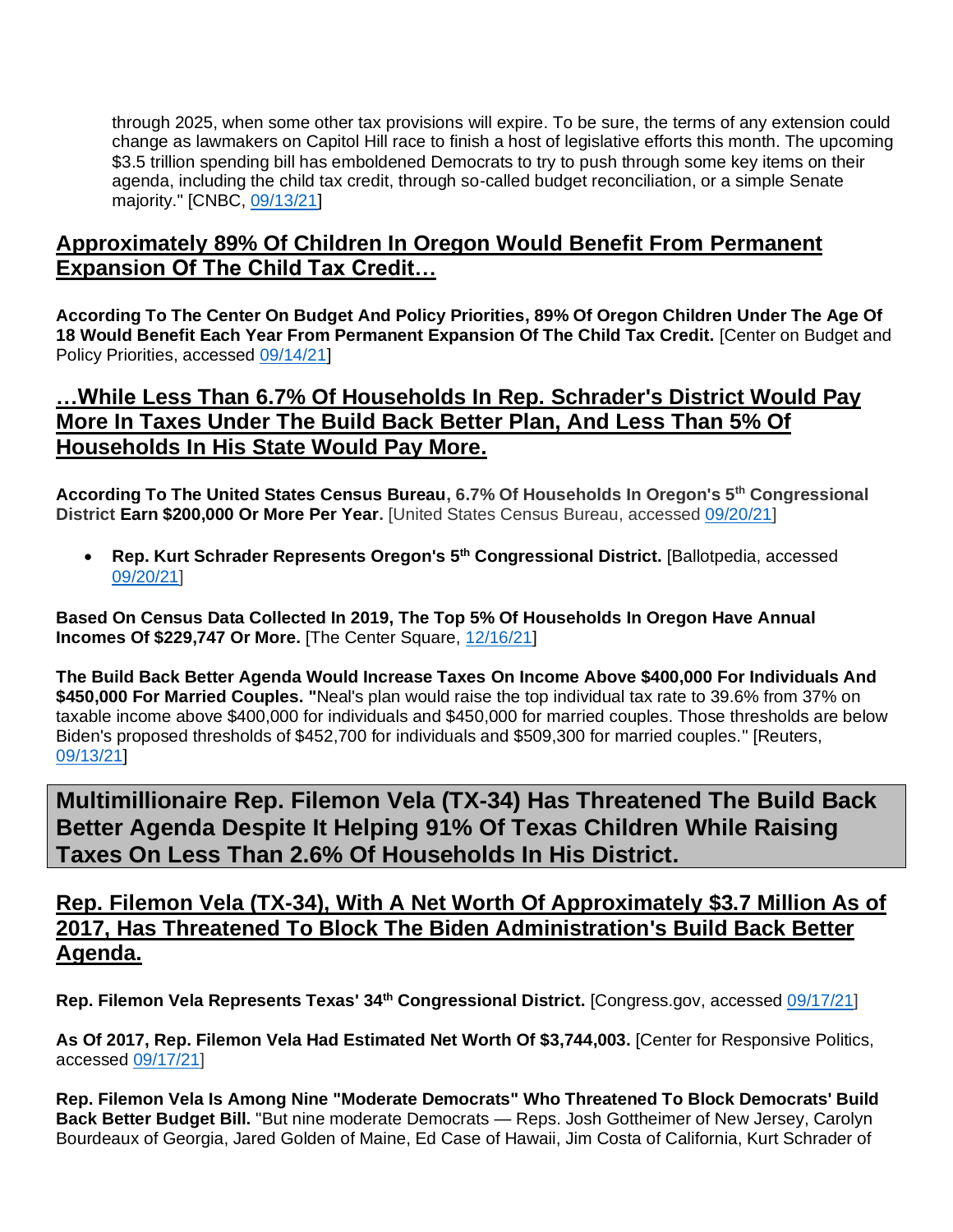Oregon and Texans Filemon Vela, Henry Cuellar and Vicente Gonzalez — have repeatedly warned that if leadership doesn't schedule a vote on the infrastructure bill, they will block the budget." [Roll Call, [08/20/21\]](https://www.rollcall.com/2021/08/20/nine-democrats-hold-firm-on-opposing-budget-without-infrastructure-vote-first/)

• **The Build Back Better Agenda Would Extend The Expanded Child Tax Credit Through 2025.**  "House Democrats have unveiled a proposal to continue the expanded child tax credit through 2025. [...] The Democrats' proposal seeks to extend the expanded credit amount and monthly payments through 2025, when some other tax provisions will expire. To be sure, the terms of any extension could change as lawmakers on Capitol Hill race to finish a host of legislative efforts this month. The upcoming \$3.5 trillion spending bill has emboldened Democrats to try to push through some key items on their agenda, including the child tax credit, through so-called budget reconciliation, or a simple Senate majority." [CNBC, [09/13/21\]](https://www.cnbc.com/2021/09/13/house-democrats-propose-extending-expanded-child-tax-credit-to-2025.html)

### **91% Of Children In Texas Would Benefit From Permanent Expansion Of The Child Tax Credit…**

**According To The Center On Budget And Policy Priorities, 91% Of Texas Children Under The Age Of 18**  Would Benefit From Permanent Expansion Of The Child Tax Credit. **[Center on Budget and Policy** Priorities, accessed [09/14/21\]](https://www.cbpp.org/research/federal-tax/congress-should-adopt-american-families-plans-permanent-expansions-of-child)

### **…While Less Than 2.6% Of Households In Rep. Vela's District Would Pay More In Taxes Under The Build Back Better Plan, And Less Than 5% Of Households In His State Would Pay More.**

**Just 2.6% Of Households In Texas' 34th Congressional District Earn \$200,000 Or More Per Year.** [United States Census, accessed [09/20/21\]](https://data.census.gov/cedsci/table?q=Congressional%20District%2034,%20Texas&t=Income%20and%20Poverty&tid=ACSST1Y2019.S1901)

• **Rep. Filemon Vela Represents Texas' 34th Congressional District.** [Congress.gov, accessed [09/17/21\]](https://www.congress.gov/member/filemon-vela/V000132)

**Based On Census Data Collected In 2019, The Top 5% Of Households In Texas Have Annual Incomes Of \$241,212 Or More.** [The Center Square, [12/16/21\]](https://www.thecentersquare.com/new_hampshire/new-hampshire-households-must-make-at-least-145-865-to-be-in-state-s-top/article_d1aa9d1e-39d3-11eb-86a4-3f0b19256c51.html)

**The Build Back Better Agenda Would Increase Taxes On Income Above \$400,000 For Individuals And \$450,000 For Married Couples. "**Neal's plan would raise the top individual tax rate to 39.6% from 37% on taxable income above \$400,000 for individuals and \$450,000 for married couples. Those thresholds are below Biden's proposed thresholds of \$452,700 for individuals and \$509,300 for married couples." [Reuters, [09/13/21\]](https://www.reuters.com/world/us/us-house-democrats-seek-corporate-tax-increase-265-percent-2021-09-13/)

<span id="page-13-0"></span>**Rep. Henry Cuellar (TX-28) Has Threatened The Build Back Better Agenda Despite It Helping Approximately 91% Of Texas Children While Raising Taxes On Less Than 3.8% Of Households In His District.** 

**Rep. Henry Cuellar, Representing Texas' 28th Congressional District, Has Threatened To Block The Biden Administration's Build Back Better Agenda.**

**Rep. Henry Cuellar Represents Texas' 28th Congressional District.** [Congressman Henry Cuellar, accessed [09/17/21\]](https://cuellar.house.gov/)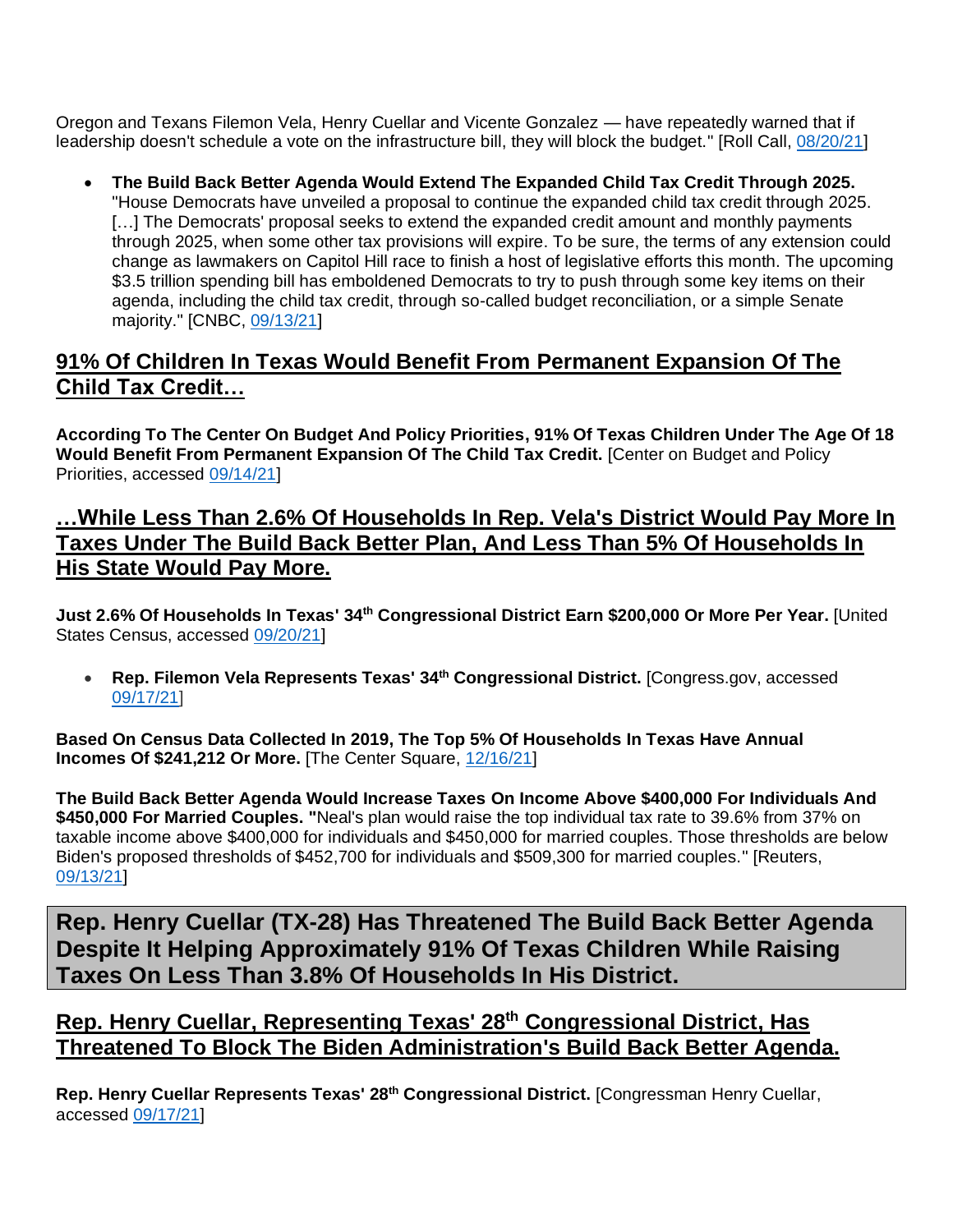**Rep. Henry Cuellar Is Among Nine "Moderate Democrats" Who Threatened To Block Democrats' Budget Bill.** "But nine moderate Democrats — Reps. Josh Gottheimer of New Jersey, Carolyn Bourdeaux of Georgia, Jared Golden of Maine, Ed Case of Hawaii, Jim Costa of California, Kurt Schrader of Oregon and Texans Filemon Vela, Henry Cuellar and Vicente Gonzalez — have repeatedly warned that if leadership doesn't schedule a vote on the infrastructure bill, they will block the budget." [Roll Call, [08/20/21\]](https://www.rollcall.com/2021/08/20/nine-democrats-hold-firm-on-opposing-budget-without-infrastructure-vote-first/)

• **The Build Back Better Agenda Would Extend The Expanded Child Tax Credit Through 2025.**  "House Democrats have unveiled a proposal to continue the expanded child tax credit through 2025. [...] The Democrats' proposal seeks to extend the expanded credit amount and monthly payments through 2025, when some other tax provisions will expire. To be sure, the terms of any extension could change as lawmakers on Capitol Hill race to finish a host of legislative efforts this month. The upcoming \$3.5 trillion spending bill has emboldened Democrats to try to push through some key items on their agenda, including the child tax credit, through so-called budget reconciliation, or a simple Senate majority." [CNBC, [09/13/21\]](https://www.cnbc.com/2021/09/13/house-democrats-propose-extending-expanded-child-tax-credit-to-2025.html)

## **91% Of Children In Texas Would Benefit From Permanent Expansion Of The Child Tax Credit…**

**According To The Center On Budget And Policy Priorities, 91% Of Texas Children Under The Age Of 18**  Would Benefit From Permanent Expansion Of The Child Tax Credit. **[Center on Budget and Policy** Priorities, accessed [09/14/21\]](https://www.cbpp.org/research/federal-tax/congress-should-adopt-american-families-plans-permanent-expansions-of-child)

**…While Less Than 3.8% Of Households In Rep. Cuellar's District Would Pay More In Taxes Under The Build Back Better Plan, And Less Than 5% Of Households In His State Would Pay More.**

**Just 3.8% Of Households In Texas' 28th Congressional District Earn \$200,000 Or More Per Year.** [United States Census Bureau, accessed [09/20/21\]](https://data.census.gov/cedsci/table?t=Income%20and%20Poverty&g=5001600US4828&tid=ACSST1Y2019.S1901&hidePreview=true)

• **Rep. Henry Cuellar Represents Texas' 28th Congressional District.** [Congressman Henry Cuellar, accessed [09/17/21\]](https://cuellar.house.gov/)

**Based On Census Data Collected In 2019, The Top 5% Of Households In Texas Have Annual Incomes Of \$241,212 Or More.** [The Center Square, [12/16/21\]](https://www.thecentersquare.com/new_hampshire/new-hampshire-households-must-make-at-least-145-865-to-be-in-state-s-top/article_d1aa9d1e-39d3-11eb-86a4-3f0b19256c51.html)

**The Build Back Better Agenda Would Increase Taxes On Income Above \$400,000 For Individuals And \$450,000 For Married Couples. "**Neal's plan would raise the top individual tax rate to 39.6% from 37% on taxable income above \$400,000 for individuals and \$450,000 for married couples. Those thresholds are below Biden's proposed thresholds of \$452,700 for individuals and \$509,300 for married couples." [Reuters, [09/13/21\]](https://www.reuters.com/world/us/us-house-democrats-seek-corporate-tax-increase-265-percent-2021-09-13/)

<span id="page-14-0"></span>**Millionaire Rep. Vicente Gonzalez (TX-15) Has Threatened The Build Back Better Agenda Despite It Helping 91% Of Texas Children While Raising Taxes On Less Than 4% Of Households In His District.** 

**Rep. Vicente Gonzalez (TX-15), With An Estimated Net Worth Of Approximately \$1 Million, Has Threatened To Block The Biden Administration's Build Back Better Agenda.**